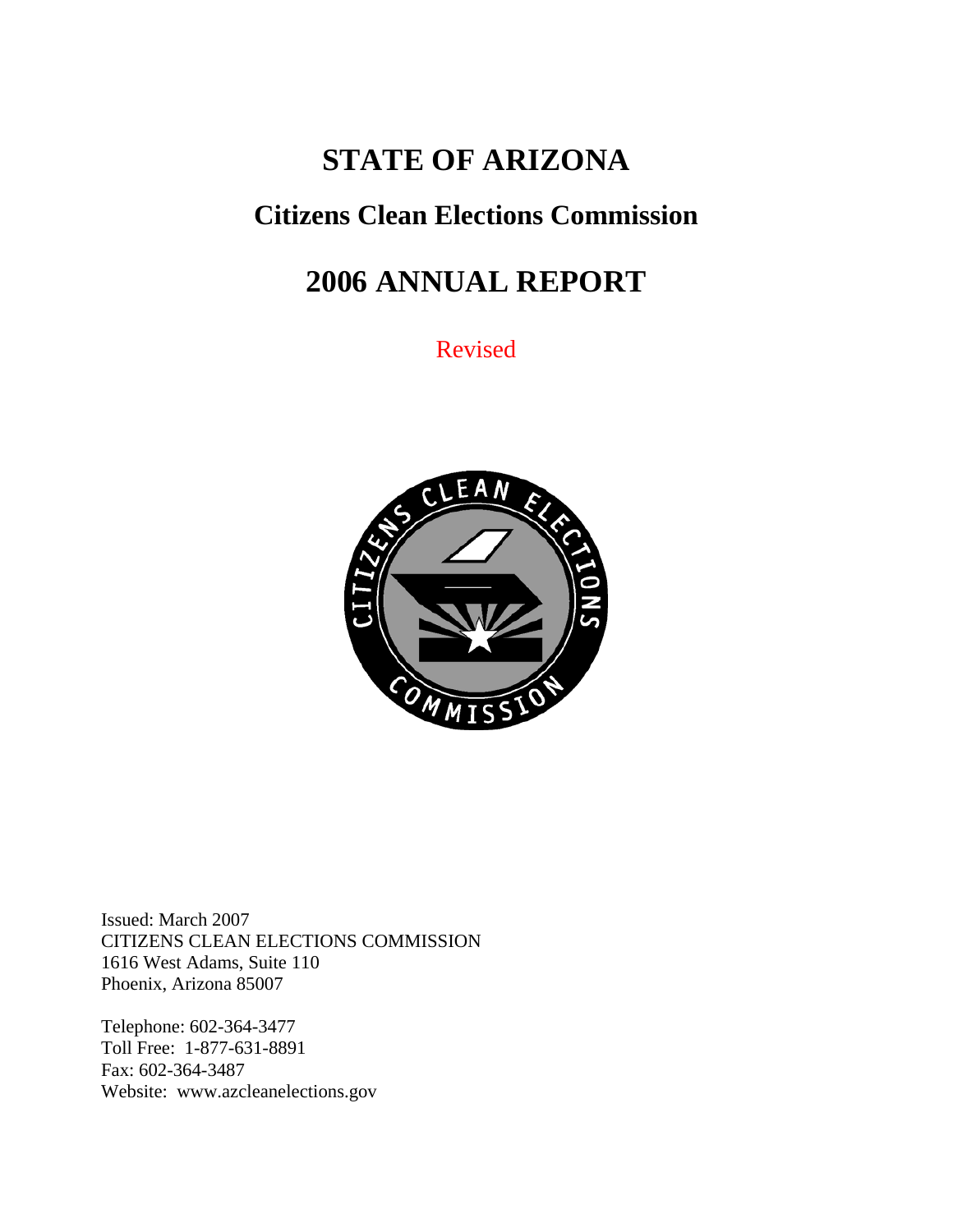| Letter from Chair                       | 3              |
|-----------------------------------------|----------------|
| <b>Executive Summary</b>                | $\overline{4}$ |
| Introduction to the Commission          | 5              |
| <b>Commission Members</b>               | 7              |
| <b>Summary of Commission Activities</b> | 9              |
| <b>Citizens Clean Elections Act</b>     | 10             |
| Voter Education and Outreach            | 13             |
| Enforcement                             | 15             |
| <b>Rule Changes</b>                     | 16             |
| Litigation                              | 17             |
| Recommendations for Changes to Act      | 19             |
| <b>Staff Duties</b>                     | 20             |
| <b>Financial Information</b>            | 23             |
| Demographic Summary 2000-2006           | 26             |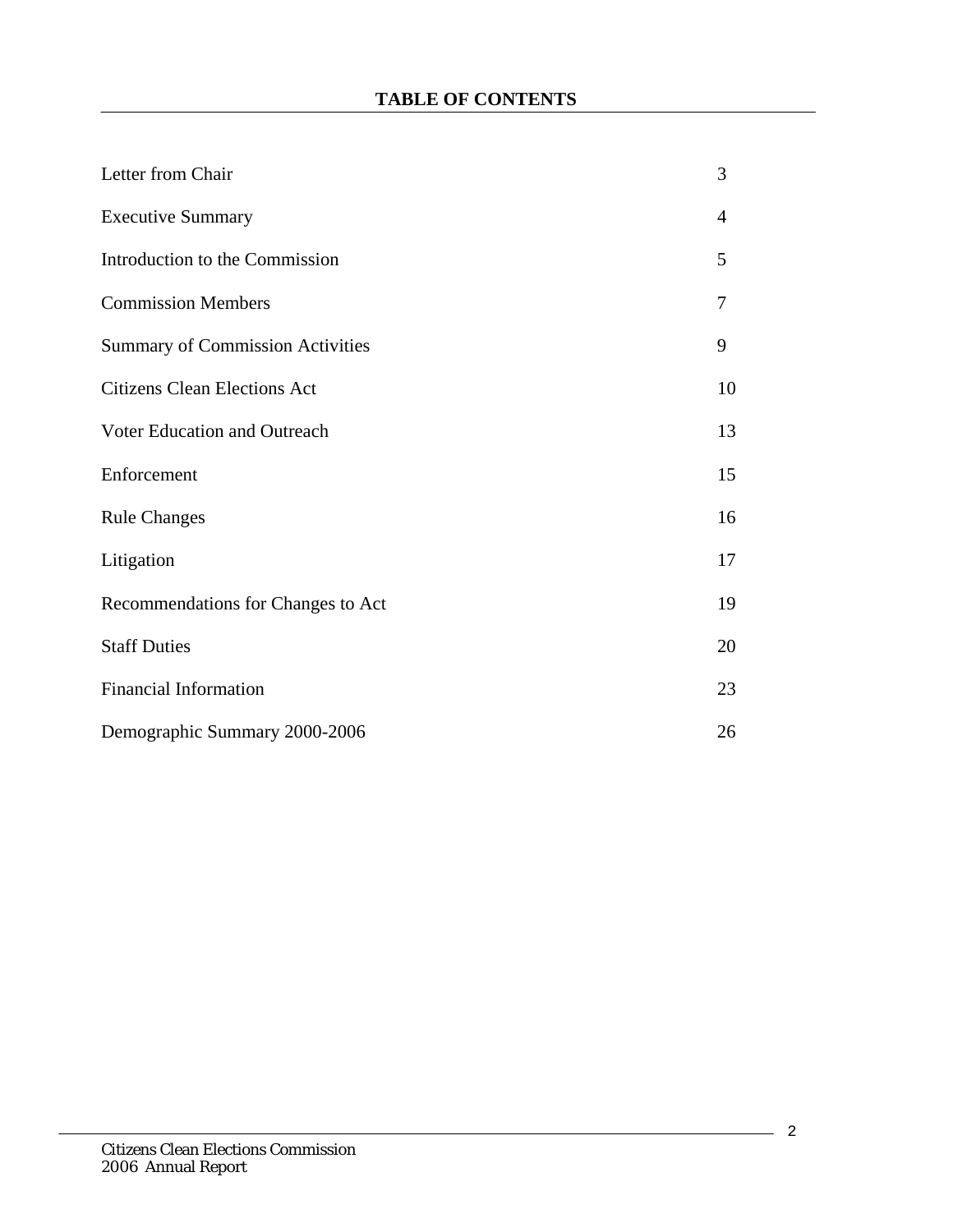**Janet Napolitano**  Governor

**Todd Lang**  Executive Director



**Gary Scaramazzo**  Chair

**Marcia J. Busching Carl J. Kunasek Royann J. Parker Jeffrey Fairman** Commissioners

#### **State of Arizona Citizens Clean Elections Commission**

1616 W. Adams, Suite 110 - Phoenix, Arizona 85007 - Tel (602) 364-3477 - Fax (602) 364-3487 - www.azcleanelections.gov

March 1, 2007

The Honorable Janet Napolitano Governor of Arizona 1700 W. Washington Phoenix, AZ 85007

Dear Governor Napolitano:

Pursuant to Arizona Revised Statutes (A.R.S.) § 16-956(B)(3), the Citizens Clean Elections Commission (Commission) submits its 2006 Annual Report.

In 1998, the voters of Arizona passed the Citizens Clean Elections Act. The Commission celebrates the eighth anniversary of the Act through the continued commitment of upholding the letter and spirit of the Act. With the knowledge and experience gained through the last four election cycles, the Commission strives to improve the effectiveness of the administration of the public funding program, voter education, and candidate training.

The Commission accomplished its goals set in 2006, and looks forward to a productive and successful year in 2007.

Respectfully Yours,

Gary Scaramazzo, Chair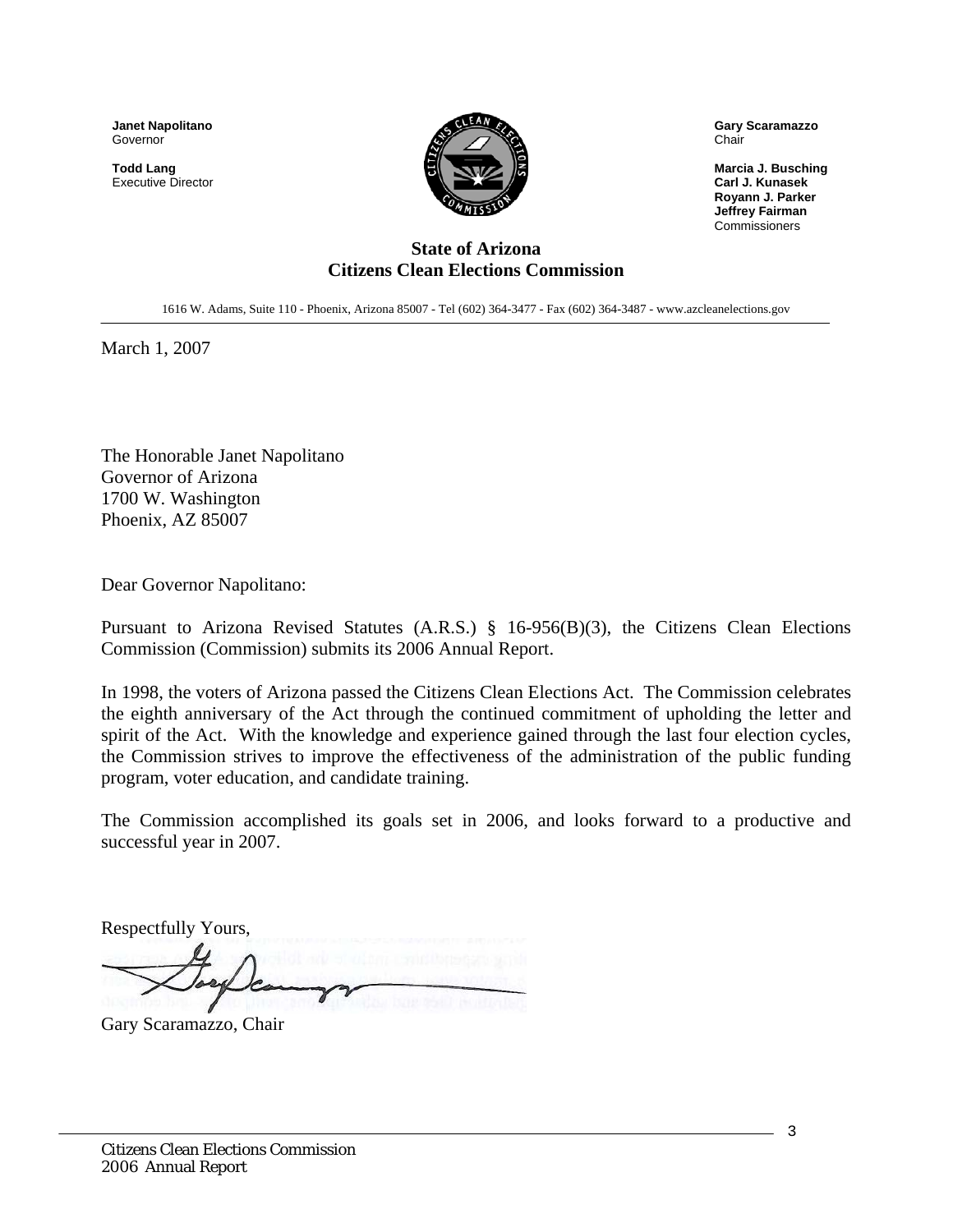The Citizens Clean Elections Commission (Commission) is charged with the administration of the Clean Elections Act. Throughout 2006, the Commission continued to implement and administer the Citizens Clean Elections Act by issuing new regulations and by improving the process to disburse funding to qualified candidates. The Commission also emphasized education of both candidates and voters, as well as accessibility of information provided to the public.

Commission staff conducted training classes across the state throughout the year, including numerous speaking engagements to civic groups in 2006. In addition to providing information about the Clean Elections Act, the workshops also provided instruction on the use of the campaign finance software, all campaign finance reporting requirements, and bookkeeping. This effort paid off, as the total number of complaints filed and violations found during the 2006 cycle decreased from both 2004 and 2002.

The majority of complaints regarding the 2006 election cycle were resolved quickly during the election cycle. Of the forty-two 2006 election cycle enforcement cases resolved in 2006, twentyseven were dismissed, and eight were settled. For the 2006 election cycle, the number of enforcement cases was reduced by approximately 44%, which can be attributed to our increased focus on candidate education. The Commission believes that education is essential to reducing the number of campaign finance violations and will continue to work to reduce the number of violations by increasing education and outreach.

The Clean Elections Fund revenue steadily increased over the year. The Fund was at \$27 million at the end of 2006.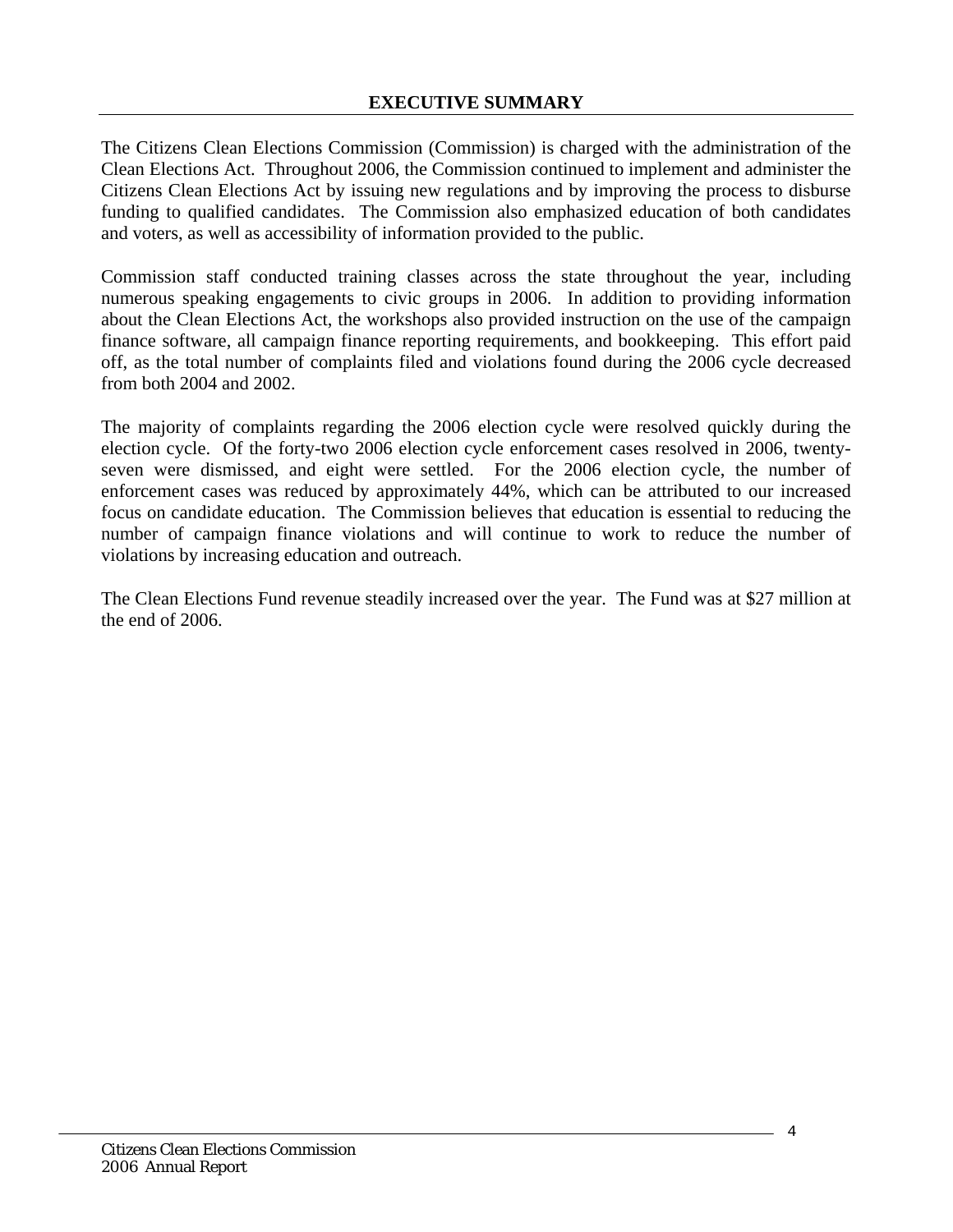#### **Mission Statement:**

To fairly, faithfully and fully implement and administer the Arizona Citizens Clean Elections Act.

#### **Vision Statement:**

Through the successful implementation of the Arizona Citizens Clean Elections Act, the Commission seeks to improve the integrity of Arizona state government and promote public confidence in the Arizona political process.

#### **Authority:**

The Citizens Clean Elections Commission was established by the enactment of the Citizens Clean Elections Act, A.R.S., Title 16, Chapter 6, Article 2. In addition to administering the provisions of Article 2, the Commission promulgates rules and enforces A.R.S. §§ 16-940 through 16-961.

#### **Membership**:

The Commission consists of 5 members:

- No more than 2 shall be members of the same political party.
- No more than 2 shall be residents of the same county.
- No one shall be appointed who does not have a party registration that has been continuously recorded for at least 5 years immediately preceding appointment, with the same political party or as an independent.
- Each candidate shall be a qualified elector who has not, in the previous 5 years in this state, been appointed to, elected to or run for any public office, including precinct committeeman, or served as an officer of a political party.
- A member of the Commission shall serve no more than one term and is not eligible for reappointment.
- No Commissioner, during his or her tenure or for 3 years thereafter, shall seek or hold any other public office, serve as an officer of any political committee or employ or be employed as a lobbyist.

### **Function**:

The Commission holds regular monthly meetings, which are open to the public.

The Commission annually elects a chair. In April of 2006, Commissioner Marcia Busching was elected as the Chair of the Commission for calendar year 2006.

Core functions of the Commission include provision of public funding to qualified candidates; publishing voter education pamphlets and sponsoring debates; administering the Clean Elections Fund; and enforcing campaign finance laws.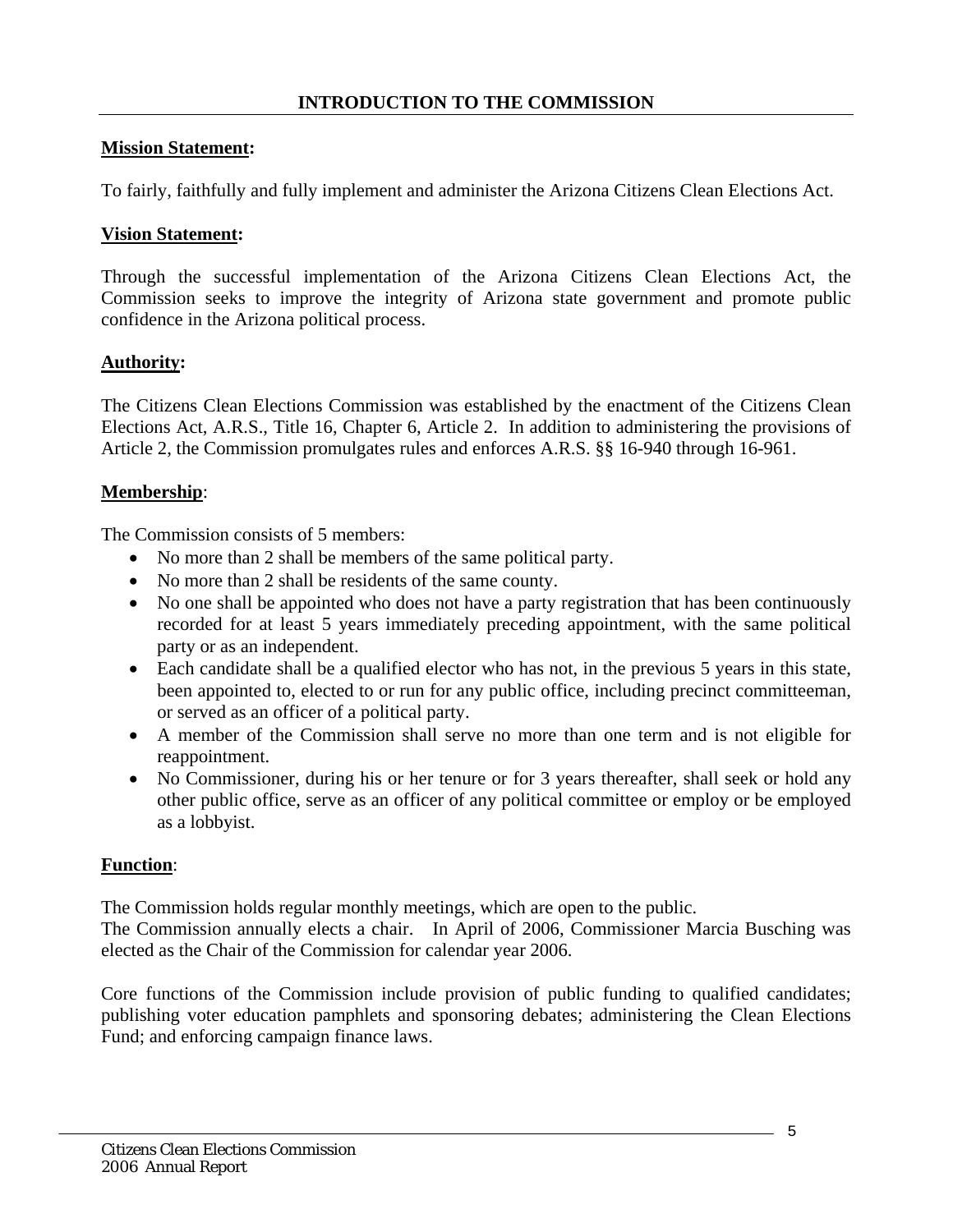#### *Voter Education*

- Prior to the primary and general elections, the Commission shall publish a candidate statement pamphlet for statewide and legislative office candidates to be mailed to every household that contains a registered voter.
- The Commission shall sponsor debates among candidates, require participating candidates to attend and participate in debates, and invite nonparticipating candidates to participate in debates.

### *Clean Elections Fund*

- The Commission shall ensure that money from the Fund is placed in candidate campaign accounts or otherwise spent as specified in the Act and not otherwise.
- The Commission shall ensure that money required by the Act to be paid to the Fund is deposited in the Fund.

### *Enforcement*

• The Commission shall monitor reports and financial records of candidates as needed to ensure that equalization monies are paid promptly to opposing qualified candidates.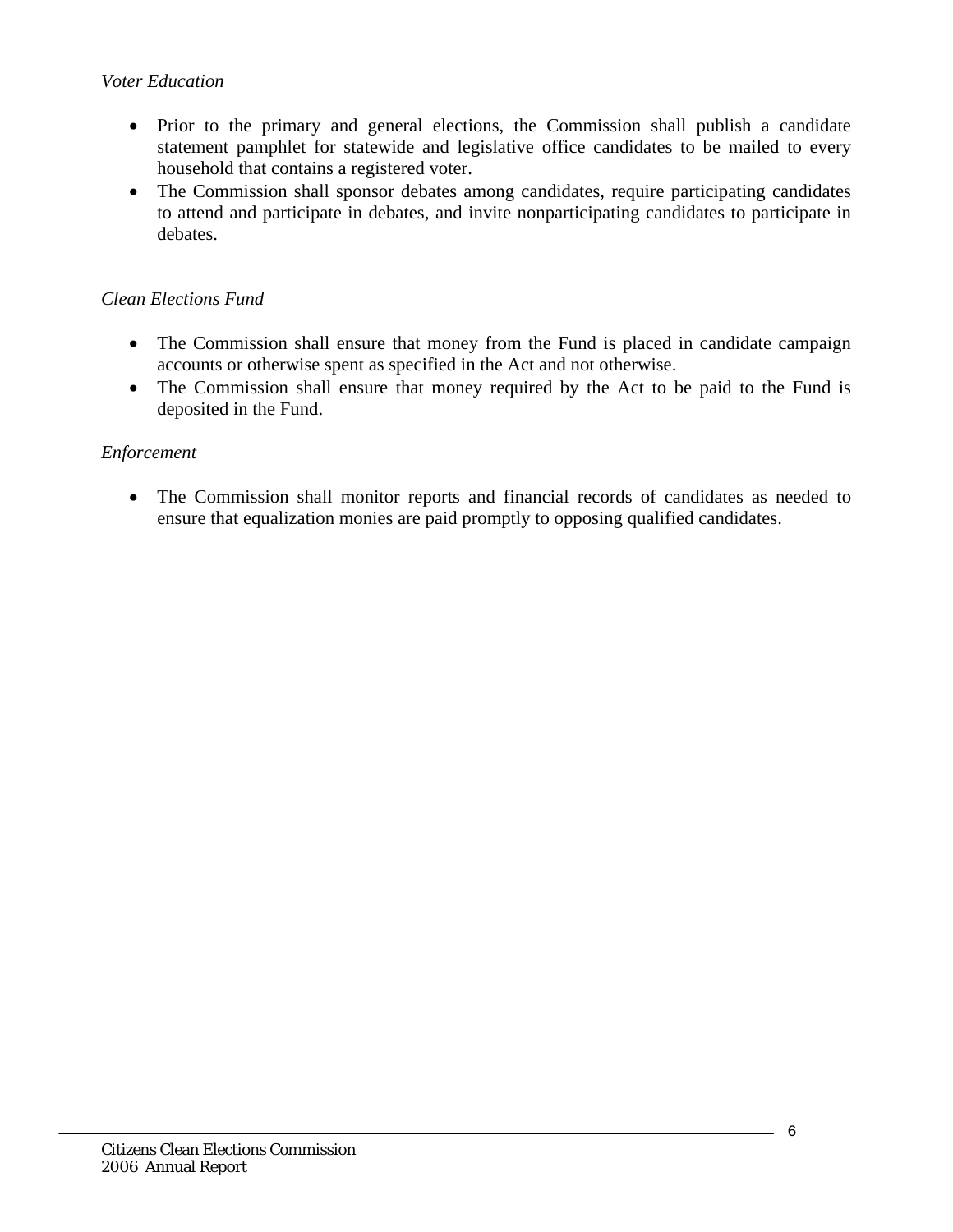#### **Marcia Busching, Chair - Democrat - Maricopa County**

Maricopa County resident Marcia J. Busching was appointed by Governor Janet Napolitano to the Citizens Clean Elections Commission in 2003 for a term that will expire in 2008. Ms. Busching received her Bachelor's and Master's degrees in business administration and law degree from the University of Wisconsin-Madison. She was a practicing business and real estate lawyer in Arizona from 1977-2004, and listed in Best Lawyers in America for over eighteen years. She is now an arbitrator for the American Arbitration Association--on their Commercial, Construction, Master Construction, and Large Complex Case Panels. In addition she owns a real estate development company, which is developing residential lots, and she is active in community affairs.

#### **Ermila Jolley – Democrat - Yuma County**

Governor Jane Hull appointed Yuma resident Ermila Jolley to the Citizens Clean Elections Commission in 2002 for a five-year term that will expire in 2007. She has filled the seat formerly held by Commissioner Carl Lopez, a Tucson resident. Ms. Jolley was appointed to the Yuma County Redistricting Commission in May 2001 and currently serves as president of the Yuma Community Hispanic Forum. Ms. Jolley also served a Democratic precinct committee person in Yuma County until 1992.

Ms. Jolley received her bachelor degree from the Northern Arizona University.

#### **Gary Scaramazzo – Independent – Coconino County**

Governor Janet Napolitano appointed Page resident Gary Scaramazzo to the Citizens Clean Elections Commission in 2005 for a term that will expire in 2010. Mr. Scaramazzo received his bachelor's and master's degrees in History from Northern Arizona University and is a graduate of the Taft Institute of Government. He spent 12 years performing comprehensive community service, including two years as a member of the Page City Council and ten years as Mayor of Page. Mr. Scaramazzo has accumulated over 20 years of experience in public education as a teacher and coach at the high school level. He was a teacher in the Page Unified School District (1975-1995); instructor of Coconino Community College, Page Campus (1992-1996); the Governor's Northern Arizona Representative (1997-1999); marketing director for Sunrise Airlines (1999 & 2000); volunteer fireman in Page; president of the Arizona League of Cities and Towns; executive board member with the Governor's Alliance Against Drugs; and a representative on the Governor's Drug and Gang Policy Council. He is currently president of Scaramazzo & Associates consulting firm (1999-present); president of MarBella Development condo project in Rocky Point, Mexico (2002 present); and consultant, and then general manager, for Antelope Point Marina on Lake Powell (2002-present).

7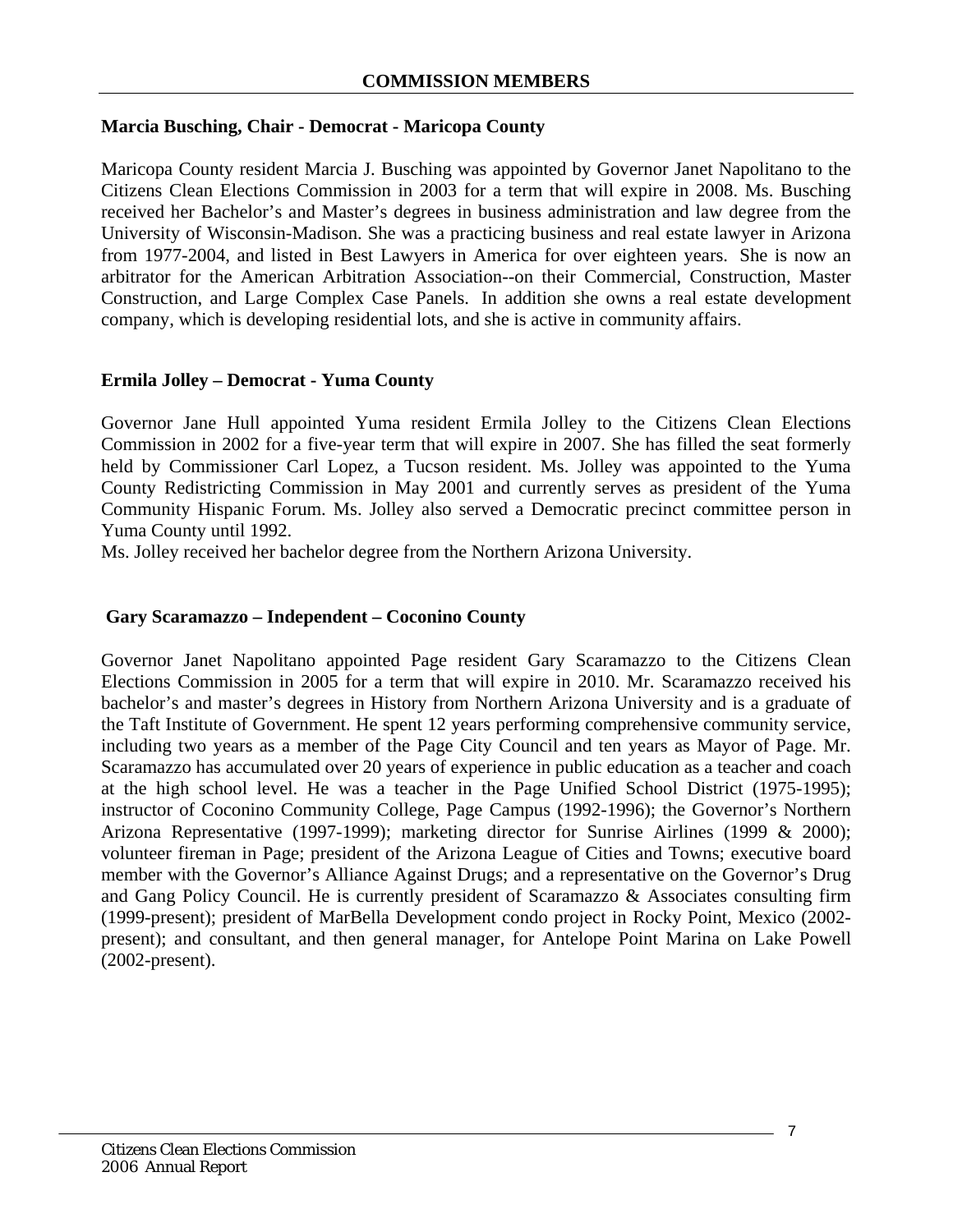#### **Carl J. Kunasek – Republican - Maricopa County**

Secretary of State Jan Brewer appointed Carl Kunasek to replace former Commissioner Tracey Bardorf. Mr. Kunasek's term will expire January 31, 2009. Mr. Kunasek was elected to the Arizona House of Representatives in 1972 where he served for 10 years before being elected to the Arizona State Senate in 1983. He served as Senate President from 1987 to 1989. He was appointed by President George Bush to be Commissioner of the Navajo and Hope Relocation Commission from 1990 to 1994. Mr. Kunasek went on to be elected to the Arizona Corporation Commission in 1994 and served through January 2001.

#### **Royann J. Parker-Republican - Pima County**

Secretary of State Jan Brewer appointed Royann Parker to succeed former Commissioner Clark Dierks, who resigned due to health reasons. Mrs. Parker's term will expire January 31, 2011. Mrs. Parker graduated Cum Laude in 1978 with a bachelor's degree in history and secondary education from Grand Canyon University in Phoenix. She was a successful Republican primary candidate in 1982 for the District 20 seat in the Arizona House of Representatives previously held for many years by her mother, Lillian Jordan. During her extensive public service over three decades, Mrs. Parker was executive secretary on Capitol Hill in Washington, D.C., from 1979 to 1981 for Arizona Congressman Eldon Rudd; served as a chief assistant for a commissioner of the Arizona Corporation Commission; was legislative assistant for a governor of Arizona; a commissioner on Appellate Court appointments for two years; an executive assistant for nine years to the assistant director and director of the Arizona Department of Administration and Arizona Department of Revenue. She also was a commercial bank loan officer for five years. Mrs. Parker's husband, David, is risk manager for Pima County, and she currently spends full time raising their two young daughters, Kathryn and Leann, taking care of her mother, and as a substitute teacher for the past four years at Casas Christian School in Oro Valley.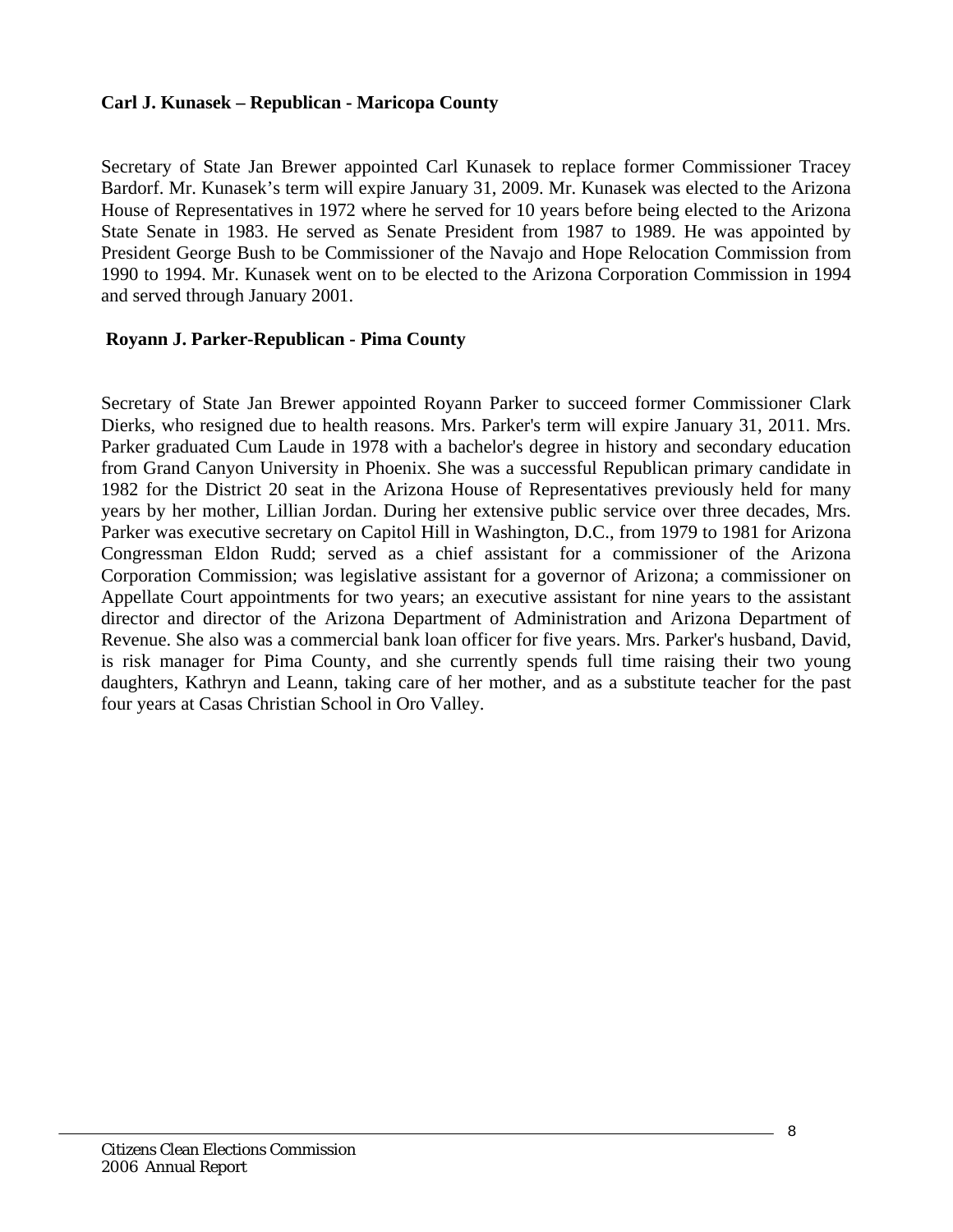The Citizens Clean Elections Act incorporates four major programs: public funding for certified candidates, campaign finance disclosure, voter education and enforcement. The following are highlights of the Commission's accomplishments and events during the year 2006:

#### *Voter Education and Outreach*

- One of the Commission's primary functions is educating candidates and voters about the Clean Elections Act. Outreach in 2006 consisted of speaking engagements to social service organizations, civic clubs, and other interested parties. In addition, the Commission continued to keep the media and the public informed of the latest developments.
- Participating Candidate Workshops began in October 2005 and ran through August 2006. The Commission hosted 40 workshops throughout the state. The coordination of the workshops included an informational PowerPoint presentation, the scheduling of workshops and handouts.

#### *Clean Elections Fund*

- In December 2004, the Commission approved the Fund revenue projections for the next 4 years. As a result, \$973,887 was transferred to the State General Fund in January 2005. The Commission also approved its 2006 budget including \$21,427,719 for candidate funding for the 2006 election cycle.
- The State Auditor General's Office conducted an audit of the Commission's financial system and candidate funding process.

#### *Enforcement*

• A majority of the enforcement cases filed for the 2006 election cycle were finalized in 2006. A total of 42 complaints were filed for the 2006 election cycle. Of those, 29 were resolved during the 2006 election cycle, and ten remained outstanding at the end of 2006.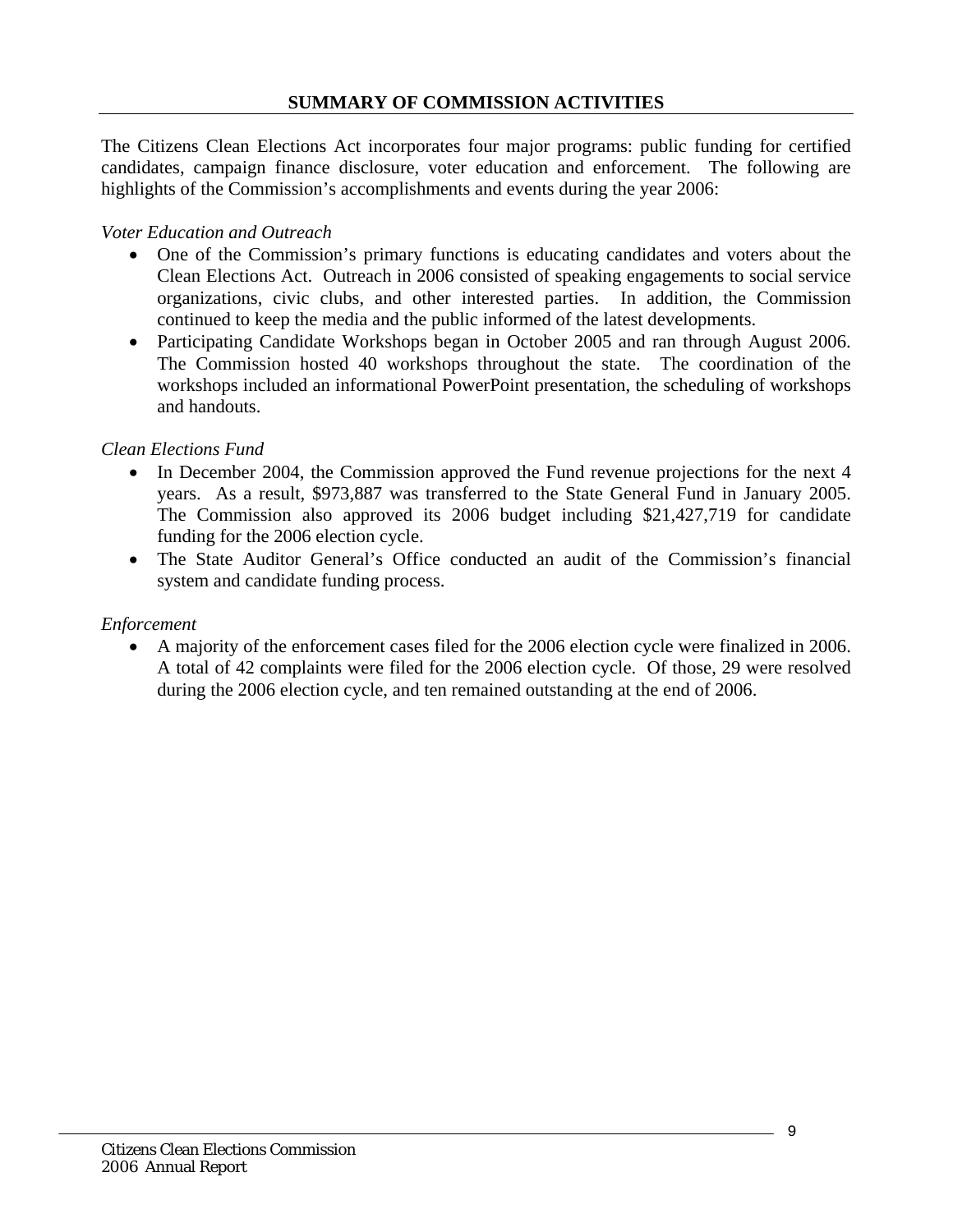The Citizens Clean Elections Act, which was passed by the voters in the November 1998 General Election, fundamentally changed Arizona's campaign finance laws by establishing a system for publicly funding candidate election campaigns. The system is voluntary; candidates may choose to participate in the system or they may choose to raise funds in the traditional manner.

The Governor proclaimed the Act as law on December 10, 1998. On February 16, 1999, the United States Department of Justice precleared the Act, thereby allowing the Act to go into effect. Then, the Citizens Clean Elections Commission was formed.

#### *Qualifying for Funding*

The Act applies to candidates for legislative and statewide offices. To receive public funding for a campaign, a candidate must raise a limited number of \$5 contributions during the qualifying period. Qualifying contributions may be made by qualified electors in the candidate's legislative district. The minimum number of \$5 qualifying contributions candidates must obtain during the qualifying period are as follows:

| Legislature                          | 210   |
|--------------------------------------|-------|
| Mine Inspector                       | 525   |
| <b>Corporation Commissioner</b>      | 1,575 |
| Superintendent of Public Instruction | 1,575 |
| Treasurer                            | 1,575 |
| <b>Attorney General</b>              | 2,625 |
| Secretary of State                   | 2,625 |
| Governor                             | 4,200 |

To qualify for funding, participating candidates must apply for public funding with the Secretary of State within one week after the end of the qualifying period. The candidate also must file a list of the persons that made qualifying contributions and give the Secretary of State a check in the amount of the \$5 qualifying contributions received, as well as the original signed contributor slips.

#### *Primary Election Spending Limit*

Candidates who qualify for funding in contested party primary elections may receive an amount equal to the original primary election spending limit. The primary election spending limits, as adjusted in 2005 for the 2006 election, are as follows:

| Legislature:                          | \$11,945 |
|---------------------------------------|----------|
| Mine Inspector:                       | \$23,890 |
| <b>Corporation Commissioner:</b>      | \$47,770 |
| Superintendent of Public Instruction: | \$47,770 |
| Treasurer:                            | \$47,770 |
| <b>Attorney General:</b>              | \$95,550 |
| Secretary of State:                   | \$95,550 |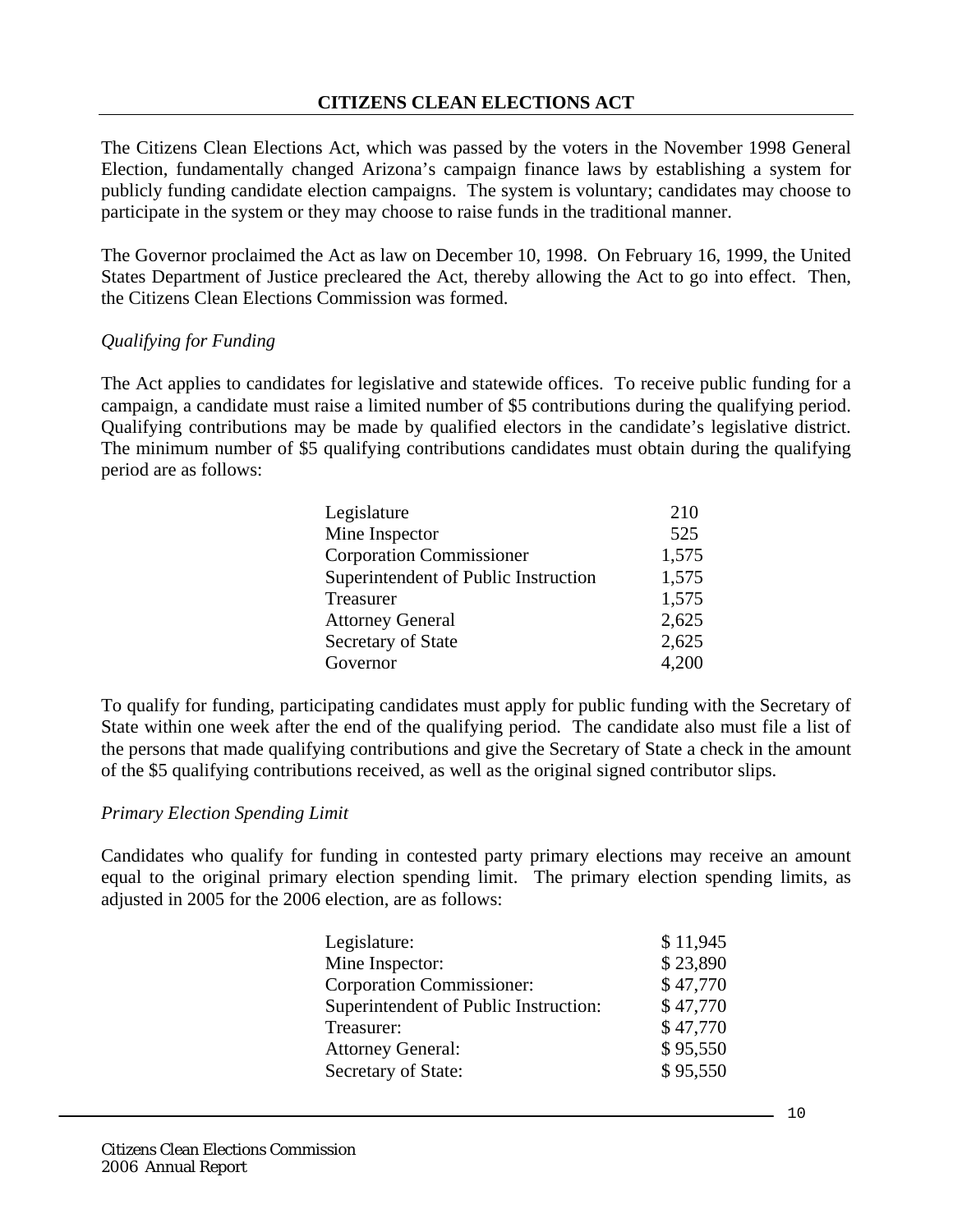#### Governor: \$453,849

#### *General Election Spending Limits*

The day after the primary election, qualifying candidates who are major party candidates in opposed elections may receive the following amounts:

| Legislature:                          | \$17,918  |
|---------------------------------------|-----------|
| Mine Inspector:                       | \$35,835  |
| <b>Corporation Commissioner:</b>      | \$71,655  |
| Superintendent of Public Instruction: | \$71,655  |
| Treasurer:                            | \$71,655  |
| <b>Attorney General:</b>              | \$143,325 |
| Secretary of State:                   | \$143,325 |
| Governor:                             | \$680,774 |

- An independent candidate is eligible to receive 70 percent of the sum of the original primary and general election spending limits.
- An unopposed candidate is eligible to receive only his or her qualifying contributions as the spending limit for that election.

#### *Personal Monies and Early Contributions*

Participating candidates may use a limited amount of personal monies for their campaigns: \$580 for legislative office candidates and \$1,160 for statewide office candidates.

Participating candidates may raise a limited number of private contributions, which are called early contributions, during the exploratory and qualifying periods. The early contributions are limited to \$120 per contributor. The limits on the amounts that candidates may raise in early contributions are as follows:

| Legislature:                          | \$2,980  |
|---------------------------------------|----------|
| Mine Inspector:                       | \$5,950  |
| <b>Corporation Commissioner:</b>      | \$11,910 |
| Superintendent of Public Instruction: | \$11,910 |
| Treasurer:                            | \$11,910 |
| <b>Attorney General:</b>              | \$23,820 |
| Secretary of State:                   | \$23,820 |
| Governor:                             | \$46,440 |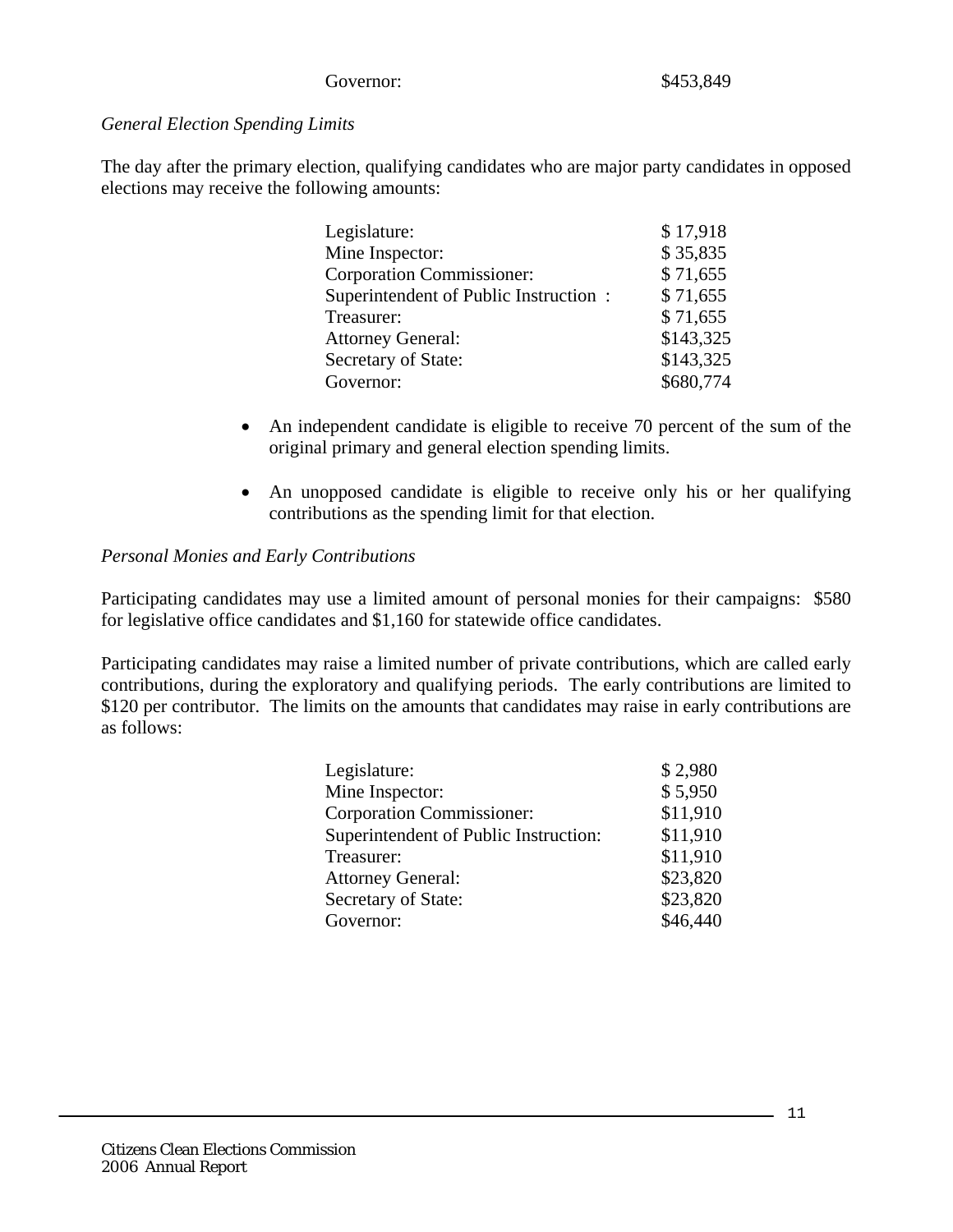#### *Matching Funds*

Participating candidates are entitled to receive matching funds when an opposing, nonparticipating candidate exceeds the primary or general election spending limits. Matching funds also will be provided to participating candidates when independent expenditures are made to advocate the election or defeat of a candidate in the race.

#### *Trigger Reports*

Nonparticipating candidates must comply with additional campaign finance reporting requirements. Nonparticipating candidates must file "original" and "supplemental" campaign finance reports with the Secretary of State when the candidates make expenditures that exceed 70 percent of the primary election spending limit, or receive contributions, less the expenditures through the primary, that exceed 70 percent of the general election spending limit.

Campaign finance reports must be filed electronically with the Secretary of State and bank accounts, campaign finance reports and financial records relating to the campaign must be available for public inspection.

Any individual or entity making an independent expenditure to advocate the election or defeat of a candidate must report the expenditure once it exceeds \$580 in an election cycle. Subsequently, a supplemental campaign finance report must be filed by the next due date whenever previously unreported independent expenditures exceed \$1,000.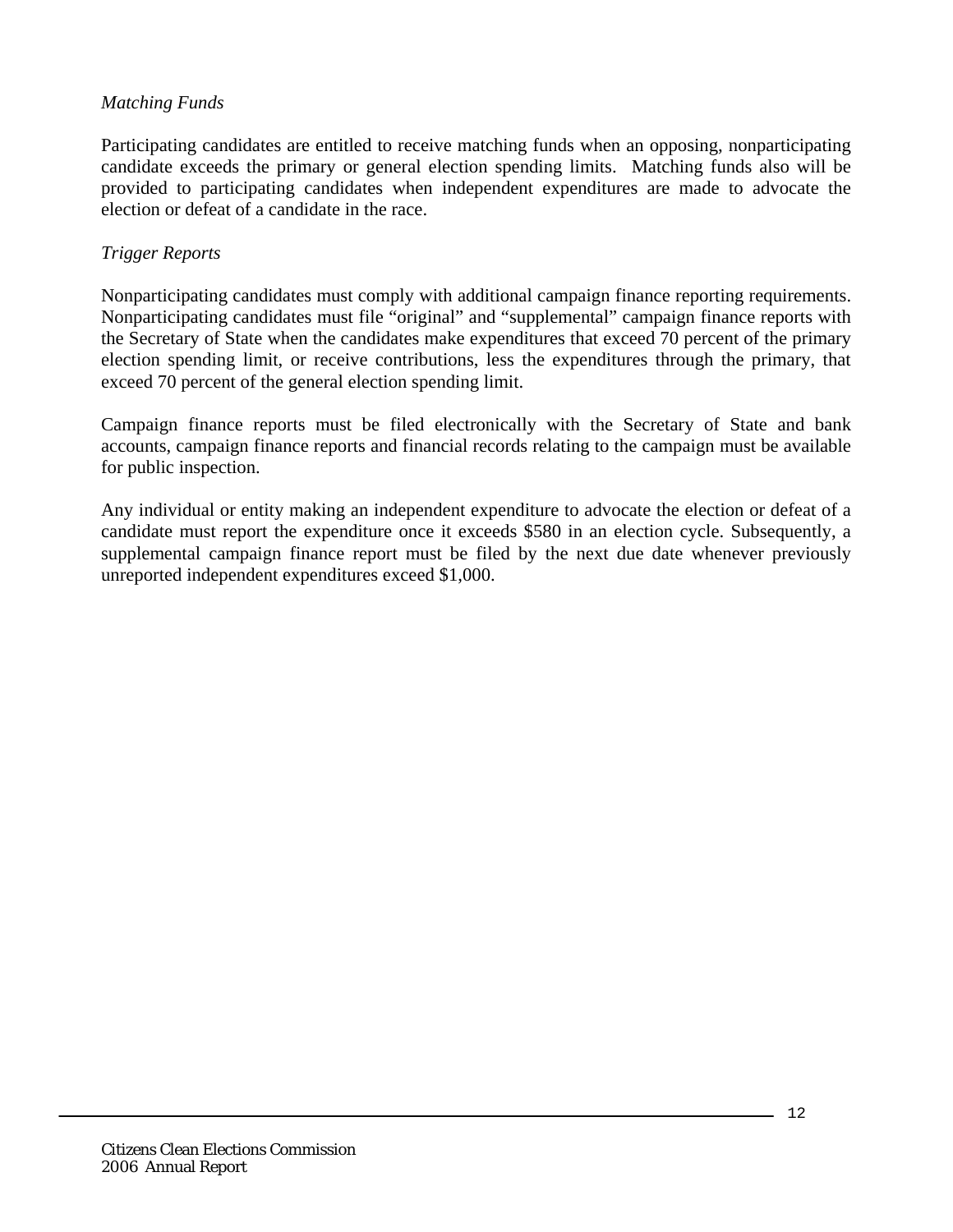Pursuant to A.R.S. § 16-949(C), the Commission shall apply at least ten percent of the calendar year budget on expenses associated with voter education. The Commission's voter education and outreach activities during 2006 are set forth below.

#### **Candidate Debates**:

Pursuant to A.R.S. § 16-956(A) (2), the Commission shall sponsor debates among candidates. The Commission sponsors debates among candidates in both the primary election period and the general election period. Participating candidates are required to attend and participate in debates, and nonparticipating candidates are invited to participate in debates.

In preparation for the 2006 election, the Commission planned the candidate debates by seeking other organizations to host the debates within the Commission's scope of work. A debate committee was established to evaluate potential sponsors based on predefined evaluation criteria. The evaluation criteria were as follows, listed in the relative order of importance: method of approach, debate experience and cost. Using the criteria, the Commission selected 10 sponsors to host 50 debates while the Commission itself hosted 10. For the first time all of the debates were video taped and were made available on the Commission's website, [www.azcleanelections.gov](http://www.azcleanelections.gov/), for the public to view at their convenience. In addition, the debates for Governor, Secretary of State, Attorney General and Superintendent of Public Instruction were held at the KAET Channel 8 studios and shown on Channel 8.

#### **Candidate Statement Pamphlet:**

Pursuant to A.R.S. § 16-956(A) (1), the Commission will produce primary and general election candidate statement pamphlets. The Commission will produce and mail candidate statement pamphlets to every household in Arizona containing a registered voter before the start of early voting for both the primary and general elections. The candidate statement pamphlets will also be mailed to interested parties in the State of Arizona such as: the chambers of commerce, motor vehicle department, and local libraries.

Participating and nonparticipating candidates may supply the Commission with a 200 word statement for inclusion in the pamphlets. All candidates who will appear on either the primary or general election ballot may submit a statement. The pamphlets will include the office sought, as well as the candidate's name, party affiliation, funding source, web address, statement and the candidate's picture. Candidates will be allowed to submit separate statements for the primary and general election pamphlets.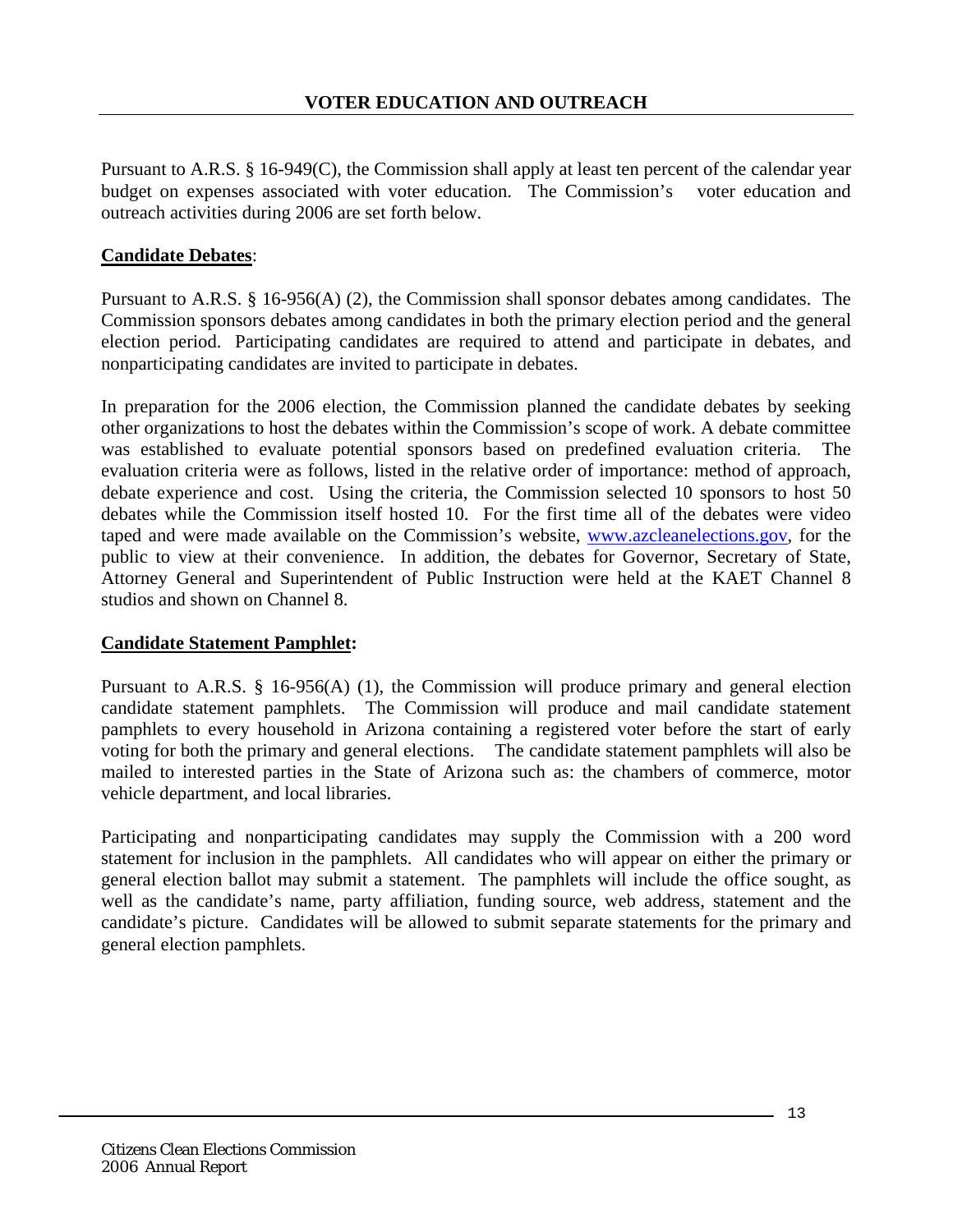#### **Publications:**

The Citizens Clean Elections Commission issued the following publications:

- Annual Report for 2005
- *Citizens Clean Elections Act, Rules and Policies Manual*
- *2005-2006 Candidate Guide*
- *2005-2006 Nonparticipating Candidate Guide*
- Informational handouts for participating candidates

#### **Voter Outreach:**

One of the Commission's major priorities for 2006 was the education of both the candidates and the voters about the Clean Elections Act and how to become involved in the political process. The education process consisted of numerous speaking engagements to social service organizations, civic clubs, and other interested parties, as well as conducting 40 participating candidate and treasurer workshops that were open to all candidates as well as the general public. In addition, the Commission continued to work with the media to keep it updated and to keep the public informed of the latest events through press releases, editorials and a quarterly bulletin.

Commission staff answered hundreds of telephone calls from voters and candidates regarding all elements of the Act and the Commission's various functions. The Commission works to ensure staff was available to provide assistance and resolve problems.

#### **Candidate Guide:**

The *Candidate Guide* is an informational tool produced by the Commission to walk candidates through all aspects of the Clean Elections Act. The *Guide* provides a valuable resource to enhance candidates' knowledge of the Act and is available on the Commission's website, [www.azcleanelections.gov,](http://www.azcleanelections.gov/) as well as on CD.

#### **Candidate Workshops:**

The Commission has undertaken the implementation of educational workshops. The workshops are intended to provide candidates with in-depth information regarding the provisions of the Clean Elections Act in order to ensure that candidates are fully equipped to abide by the Act. The Participating Candidate Workshops began in October 2005 and concluded in August 2006 consisting of 40 workshops. Organization of the workshops included developing an informational PowerPoint presentation, handouts, and a schedule of workshops. Additionally, ads were created for *The Capitol Times*, which ran continuously for 9 months (Oct. 2005-July 2006)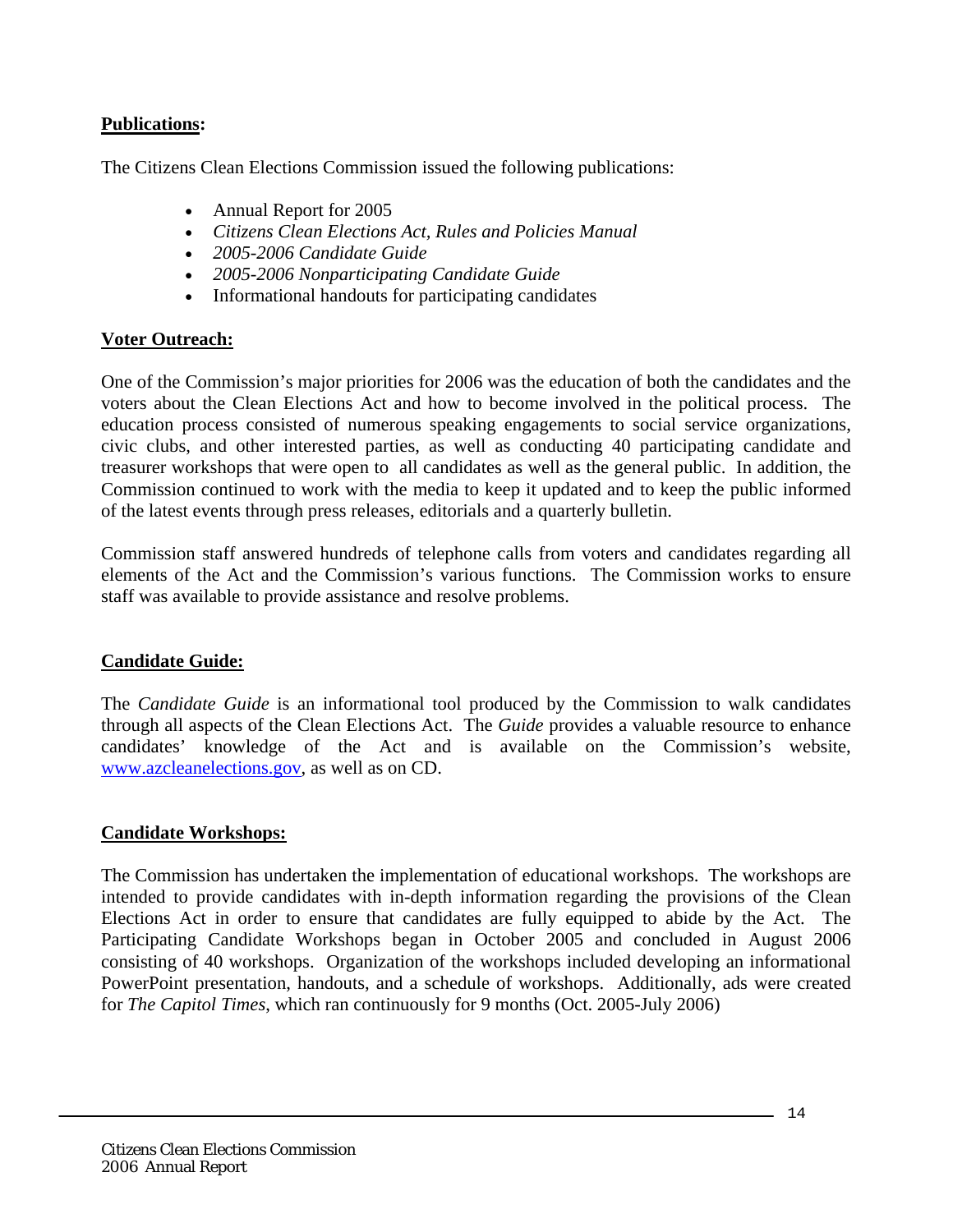A majority of the enforcement cases filed for the 2006 election cycle were finalized in 2006. A total of 42 complaints were filed for the 2006 election cycle. Of those, 29 were resolved during the 2006 election cycle, and twelve remained outstanding at the end of 2006.

Dismissals: The Commission dismissed 27 complaints for lack of jurisdiction, there was no reason to believe a violation had occurred, or the candidates came into compliance.

Settlement Agreements: The Commission entered into the following settlement agreements:

o One participating candidate agreed to pay a \$2,450.00 penalty for reporting violations.

Conciliation Agreements: The Commission entered into the following settlement agreements:

- o One participating candidate agreed to amend campaign finance reports.
- o One participating candidate agreed to repay to the fund \$43,000 of candidate funding
- o Once participating candidate agreed to repay all contributors who exceeded the contribution limits. Total amount of repayment was \$1,427.40.

Administrative Hearings:

• In 2005, an Administrative Hearing occurred for overspending limits, and the Administrative Law Judge agreed with the Commission's decision to require the candidate to repay \$34,625.00 in Clean Elections money and forfeit the office. In 2006, a settlement agreement to repay \$2,500.00, in addition to the forfeiture of office was finalized.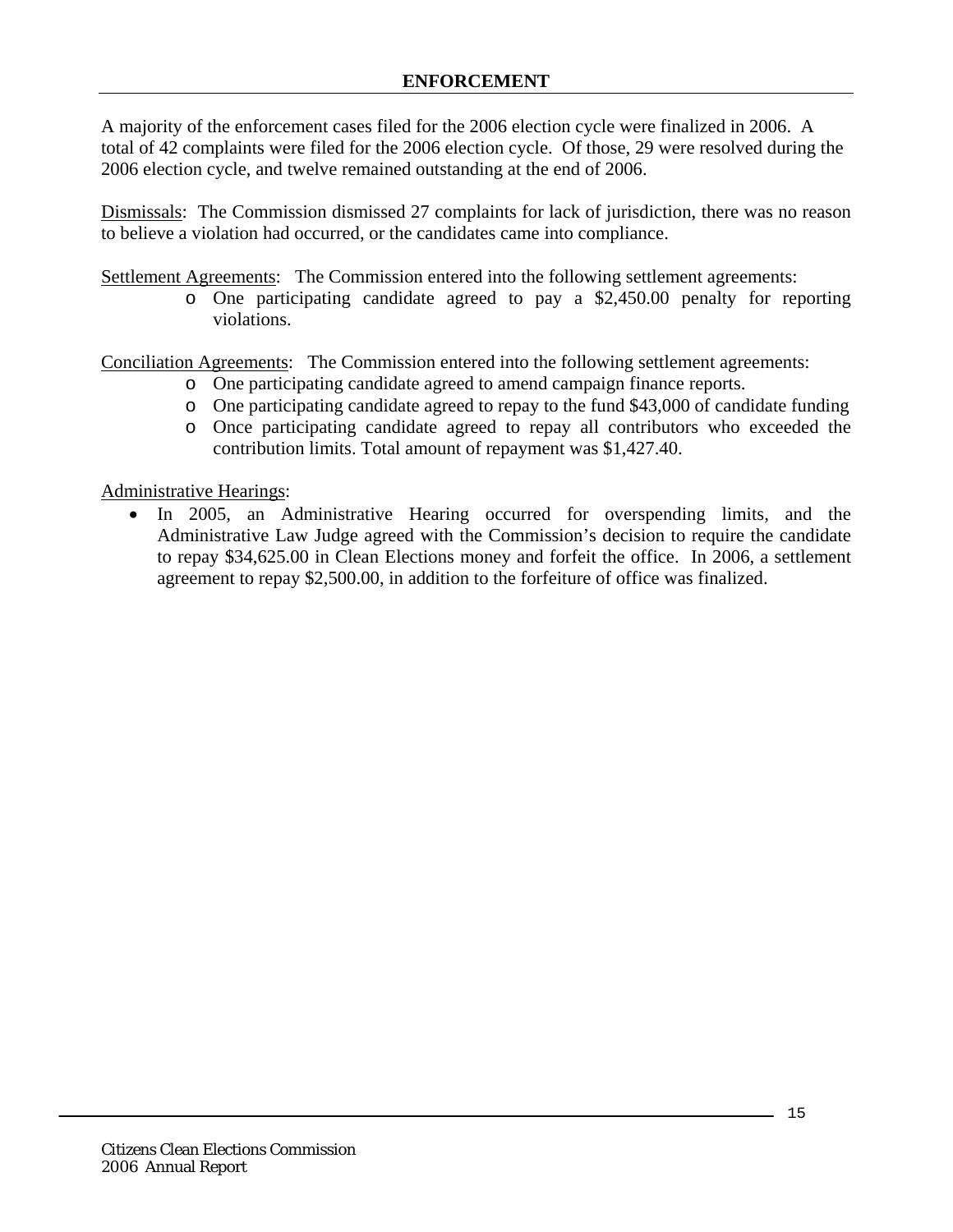The Commission adopted no rule changes in 2006, but did amend its substantive policy statements to provide guidance for candidates in two areas.

First, Substantive Policy Statement 1 was revised to announce the Commission's policy regarding candidates who "test the waters" but ultimately decide not to participate in the Clean Elections system. A candidate must first notify the Commission before collecting signatures and qualifying contributions. If the candidate later decides not to seek certification as a participating candidate, the candidate can either return all qualifying contributions received or, upon written permission from the contributors, use their qualifying contributions as traditional campaign contributions.

Second, the Commission consolidated its travel policy into revised Substantive Policy Statement 11, which provides several Commission-approved methods for declaring travel expenses.

The changes were developed based on input from staff, Commissioners, the Assistant Attorney General, the Secretary of State, the Clean Elections Institute, candidates, attorneys and various other interested parties.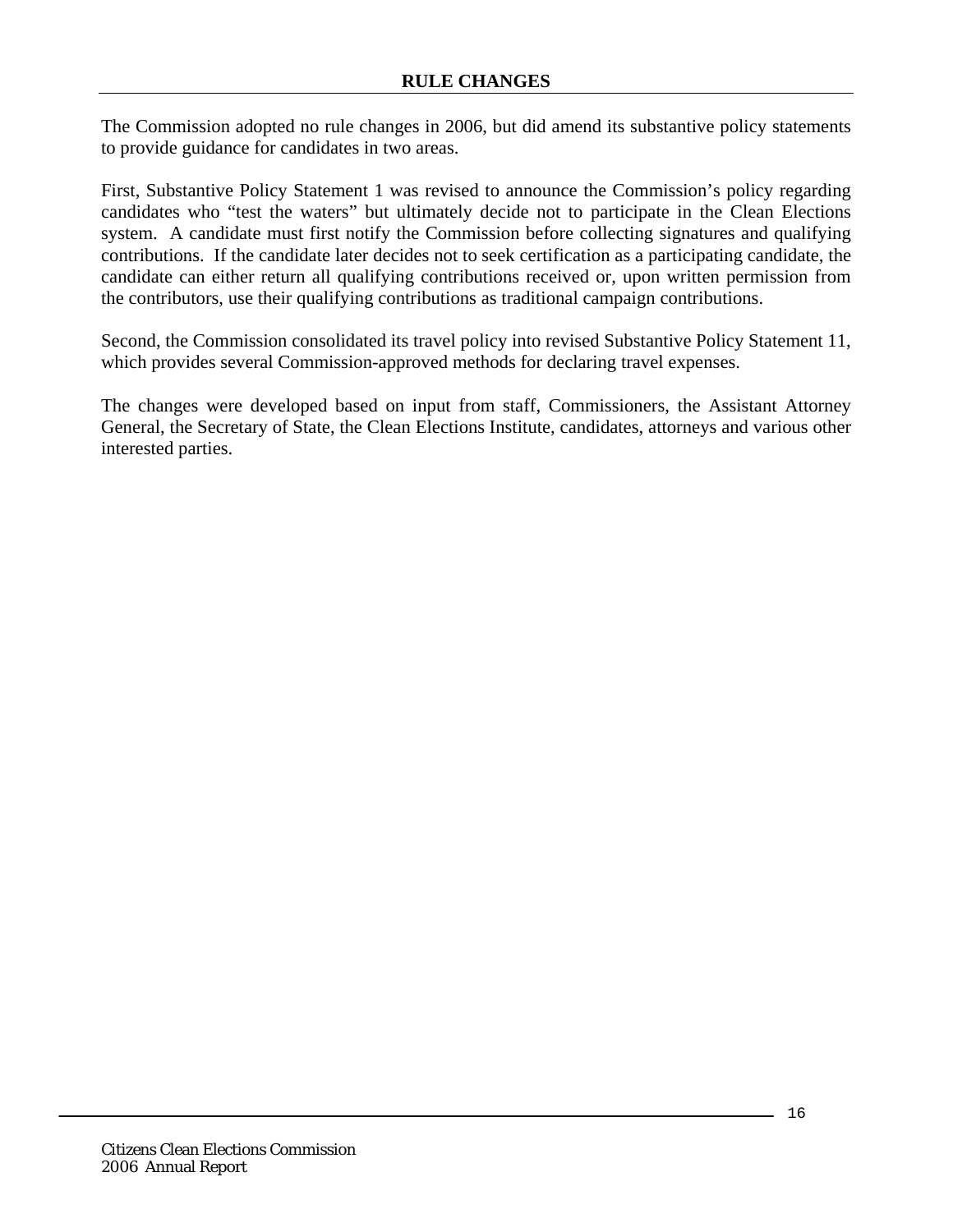#### *Association of American Physicians and Surgeons v. Brewer*

Association of American Physicians and Surgeons, a political committee, and three candidates, Matt Salmon, Dean Martin, and Lori Daniels, filed a lawsuit in United States Districts Court for the District of Arizona challenging the constitutionality of the matching funds provision in the Clean Elections Act. Plaintiff candidates alleged that the Act unconstitutionally "coerces" candidates to participate in public funding. The political action committee alleged the Act chills speech by providing matching funds for some independent expenditures. Plaintiffs sought a declaration that the entire Act is void, and a permanent injunction against the Commission from implementing and enforcing the Act.

Judge Earl Carroll denied the Plaintiffs' motion for a preliminary injunction to enjoin the Commission from disbursing matching funds and granted a motion to dismiss Plaintiffs' complaint. The Plaintiffs appealed to the Ninth Circuit, where the case is currently pending.

#### *David Burnell Smith vs. Arizona Citizens Clean Elections Commission*

In March 2005, the Citizens Clean Elections Commission found that David Burnell Smith had violated reporting requirements and exceeded his participating candidate spending limits by more than 10%, and as a result issued fines and an order requiring representative Smith to forfeit his office of State Representative.

Mr. Smith filed a Special Action Complaint in which he sought a declaratory judgment that various statutes contained in the Citizens Clean Elections Act are unconstitutional. He also sought to challenge the Commission's decision to sanction him for violating his agreed-to spending limits, and requested that the Court vacate an Administrative Law Judge's decision which upheld the Commission's order. The State filed its own lawsuit which sought to have Mr. Smith ordered out of office, and the two matters were later combined. Judge Mark Aceto of the Superior Court found in the State's favor and ordered Mr. Smith out of office. That decision was later upheld by both the Court of Appeals and the Arizona Supreme Court.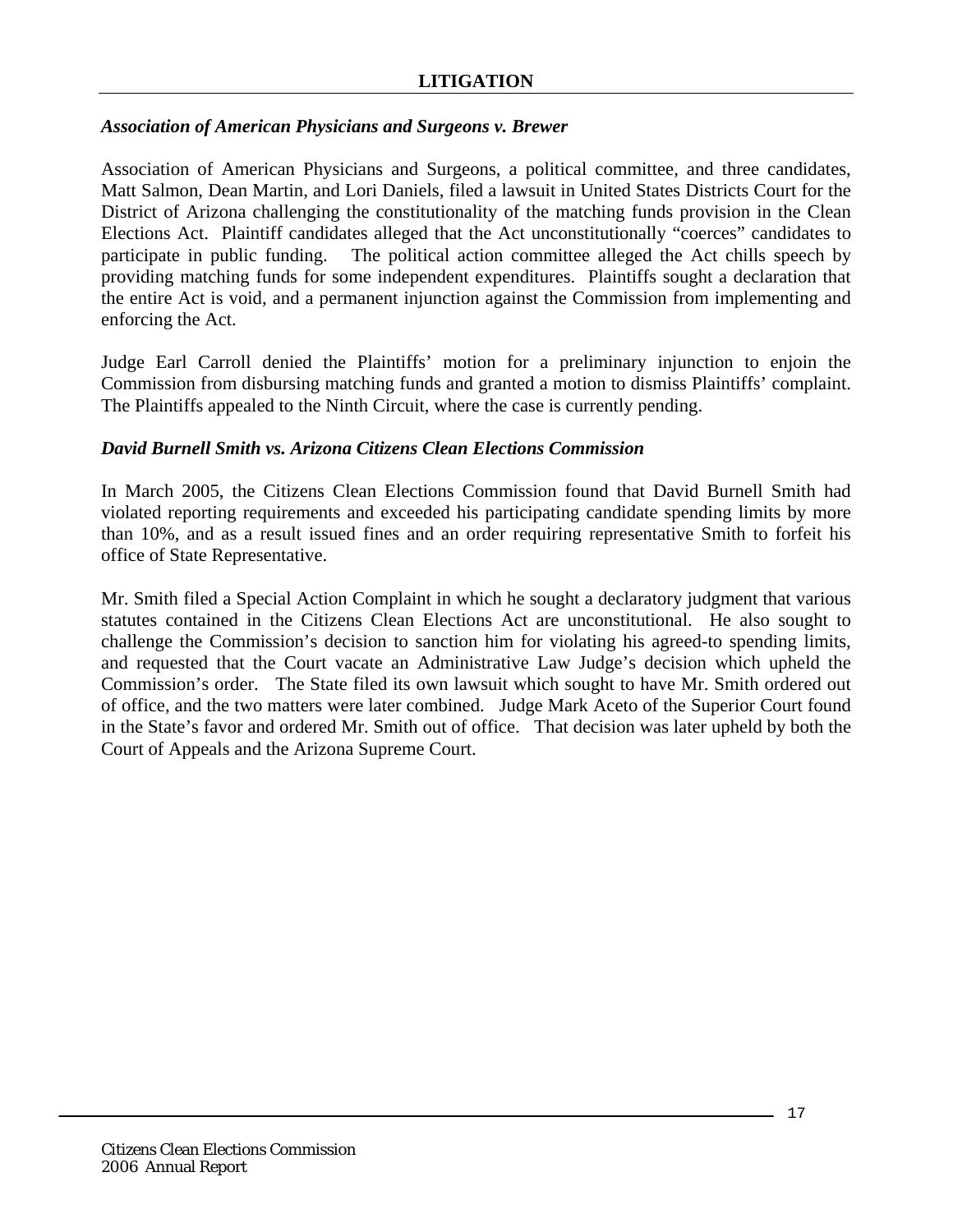#### **RECOMMENDATIONS FOR CHANGES TO THE LAW**

- 1. Remove the provisions that Arizona courts have found unconstitutional:
	- I. Lobbyist fee provision, A.R.S § 16-944, and
	- II. Duties of Commission on Appellate Court Appointments and members of the Supreme Court. A.R.S § 16-955.
- 2. Modify the filing timeframes:
	- I. Begin the Qualifying Period after the preceding general election, and
	- II. End the Qualifying Period 49 days before the primary election, rather than 75 days prior to the general election. A.R.S  $\S$  16-961 (B) (3).
	- III. Begin the Exploratory Period after the preceding general election and ending August  $1<sup>st</sup>$  in a year preceding an election for a statewide office candidate, or on January  $1<sup>st</sup>$  of an election year for a legislative office candidate. A.R.S § 16-961 (B) (2).
- 3. Modify reporting requirements for candidates:
	- I. Additional filings for participating candidates:
		- a. File a campaign finance report after the end of the qualifying period to determine if early contributions have been spent or need to be returned to the Clean Elections Fund, and
		- b. File a campaign finance report when applying for certification to be a participating candidate. A.R.S § 16-947.
	- II. Reduce the reporting requirements for nonparticipating candidates by only requiring the original and supplemental trigger reports when a nonparticipating candidate is opposed in the primary and general lections by a participating candidate. A.R.S §§  $16-941(B)(2)$  &  $-958$ .
- 4. Simplify the process for qualifying for funding:
	- I. Participating candidates would be required to file the Application for Funding at the end of the qualifying period, rather than a week after the end of the qualifying period,
	- II. Qualifying contribution forms would first checked by the Secretary of State's Office,
	- III. Include a provision for a supplemental filing of qualifying contributions if the candidate fails to qualify for funding the first time, and
	- IV. Increase the random sample for legislative office candidates to 20 percent from 5 percent. A.R.S §16-950.
- 5. Amend primary matching funds provision so that participating candidates do not receive matching funds until the amount spent by a non-participating opponent and any independent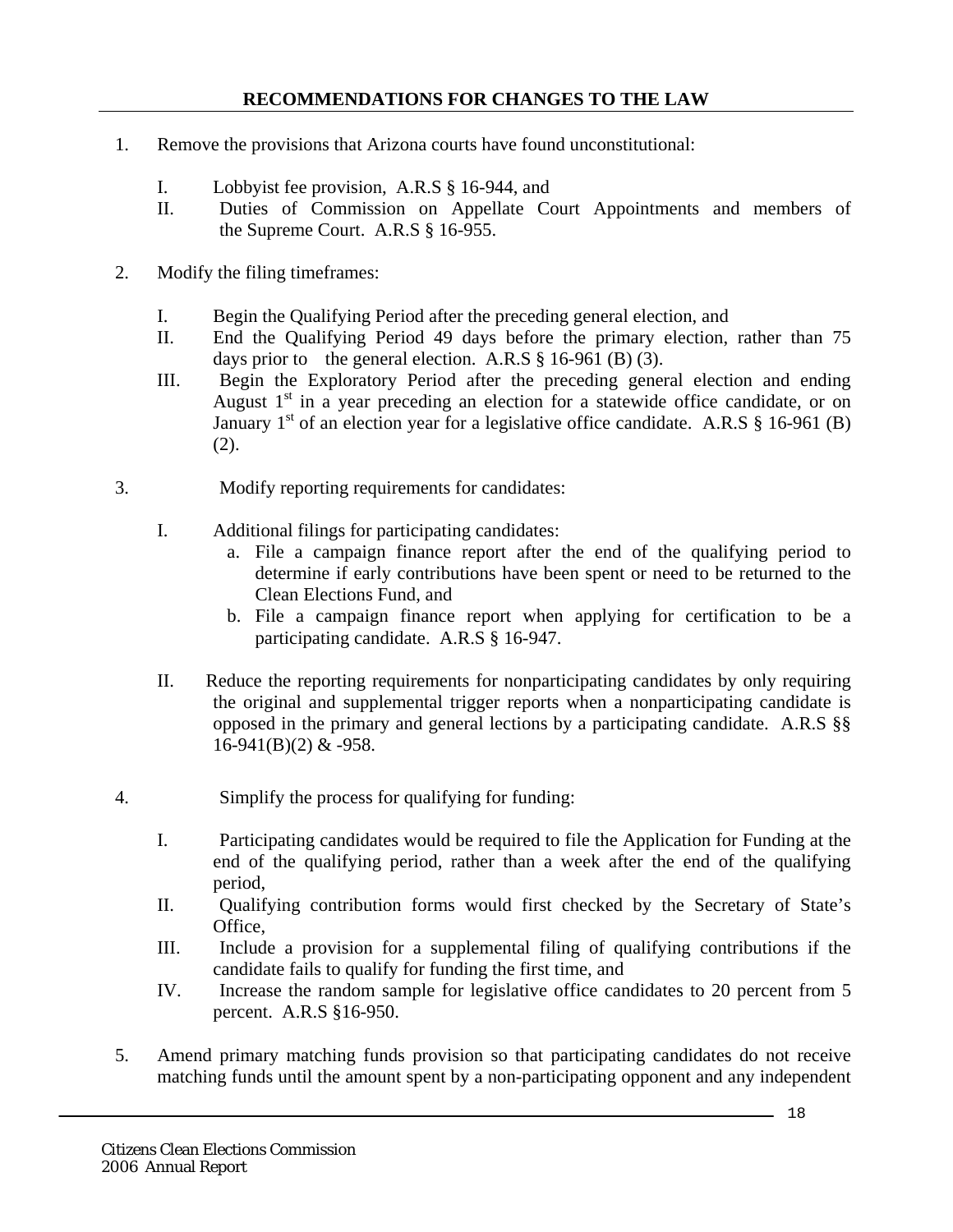expenditures exceeds the sum of the spending limit and any early contributions raised by the participating candidate pursuant to ARS §16-945.

- 6. Strengthen enforcement authority and civil penalties:
	- I. General enforcement authority is given to impose civil penalty up to \$1,000 for any violation where no penalty is specified. A.R.S. § 16- 942.
	- II. Require that clean elections funding only be used for campaign expenses, not personal expenses, and provides for repayment of misspent monies. A.R.S. § 16- 948.
	- III. Adds provision to impose a civil penalty of \$500 a day against a political committee for not complying with the Act's reporting requirements. A.R.S § 16-942.
- 7. Prohibit participating candidates from accepting qualifying contributions prior to being certified as a participating candidate pursuant to A.R.S § 16-947. A.R.S § 16-946(A).
- 8. Voter Education. For the candidate statement pamphlet published by the Commission, require candidate statements to be about the candidate, not to attack an opponent, and authorize the Commission to reject statements that do not conform to these requirements. A.R.S  $§$  16-956(A)(1).
- 9. Express Advocacy Definition. §16-901.01 should be amended to reflect the U.S. Supreme Court's ruling in McConnell v. FEC regarding regulation of "electioneering communications."
- 10. Increase funding for participating candidates for all offices.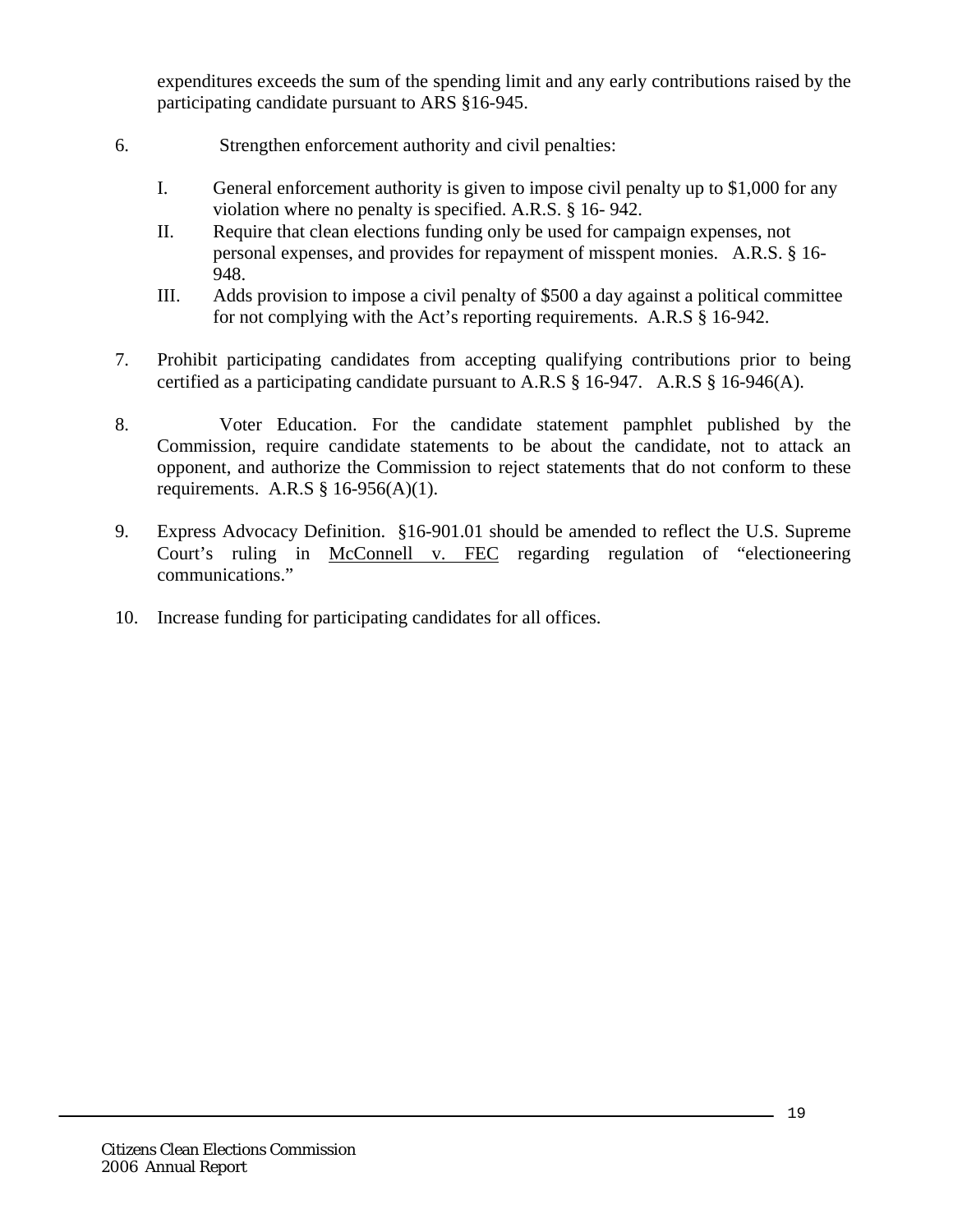#### **Executive Director**

Facilitate achievement of the Commission's goals and objectives. Direct agency operations and supervise staff, advise and support the Commission, oversee and monitor the implementation of the Commission policies and procedures, publications and forms. Advise the Commission on potential and pending issues and provide and establish efficient and effective mechanisms of communication among various stakeholders of the Act. Oversee and monitor the implementation of Commission policies and procedures. Set agenda and prepare materials for Commission and committee meetings. Serve as the Commission's representative to the Legislative and Executive Branch. Educate and assist candidates in compliance with reporting requirements, limits, and prohibitions, and assist candidates in participating and obtaining public funding.

#### **Deputy Director**

Serve as advisor to the Executive Director and assist in the daily administration and management of agency operations. Provide assistance and support to Executive Director in all aspects of staff supervision including program management, performance evaluations, strategic planning, implementation of Commission policies and special projects as requested. Provide oversight, direction and assistance to agency staff on voter education, public relations, candidate education, candidate debates, compliance programs, budgeting, annual reports, financial systems and other areas as directed or needed. Serve in an external relations function through public speaking engagements, and through membership, participation and involvement in relevant civic and professional organizations. Assist Executive Director in serving as a liaison to state agencies, legislators, other intergovernmental jurisdictions. Acts as the agency's Information & Technology coordinator

#### **Executive Assistant**

Manage human resource procedures and systems requirements. Serve as agency liaison to candidates and other state agencies. Provide technical service, assistance and training to Commission staff. Assist the Executive Director in the development of operating policies and procedures; assist in long-range organization planning; conduct special studies; recommend changes to correct operating deficiencies; recommend improvements to the provision of services to the public; prepare administrative directives; provide assistance and guidance as requested; represent the Executive Director at meetings involving personnel, government officials, political candidates and public leaders; prepare a variety of administrative reports; supervise personnel; assist Executive Director in executing the Citizens Clean Elections Act.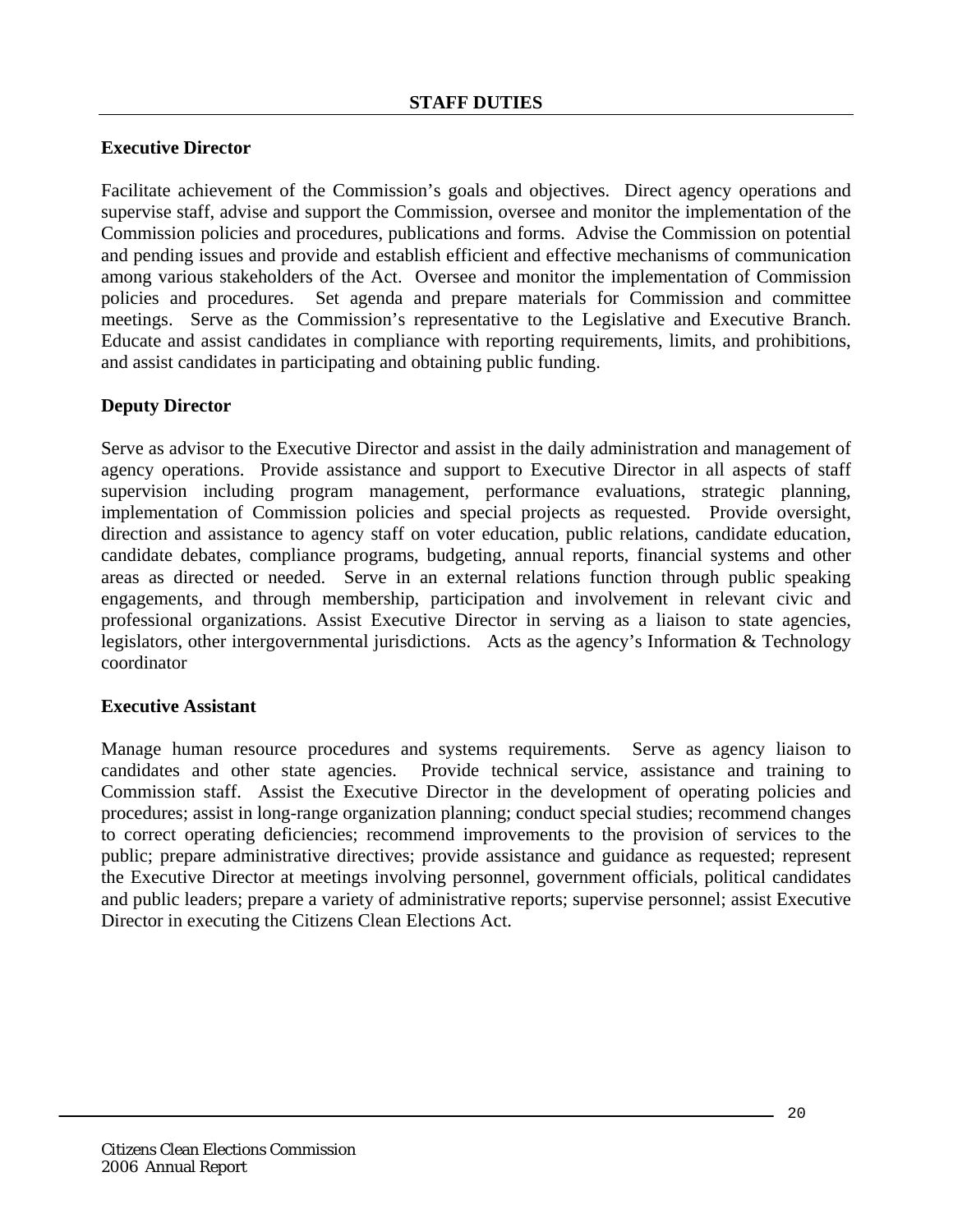#### **Fiscal Services Manager**

Review, monitor and control amounts expended from the budget to assure that expenditures do not exceed funds available; report problems to Executive Director; and read and analyze budget requests, gather data, confer with agency personnel, and make budget recommendations. Serve as the primary liaison between the Commission and the General Accounting Office, vendors and other subcontractors for the proper functioning of all financial systems and transactions. Develop standard operating procedures for all financial procedures relating to Commission activity. Gather and compile data and write detailed reports summarizing financial transactions and status of accounts for a given period; allocate funds to agency programs including voter education, administration and enforcement; and compose directives and procedures as these relate to financial activities of the agency. Develop, maintain, and manage complex database applications to support administration of all Commission programs and activities. Maintains agency's inventory;.

#### **Voter Education Manager**

Responsible for the development and distribution of the Candidate Statement Pamphlet to every household with a registered voter. Provide advice and guidance to debate sponsors and candidates for candidate debates. Manage all aspects of publicity, marketing and educational publications for the Commission, including advertising the Commission activities for debates, candidate statement pamphlets, and tax donations in newspapers, on radio, and other media. Travel statewide to provide educational seminars to candidate committees and community groups. Work with elected officials, community leaders, large and small employers, political parties, media and other state and local officials to enhance the understanding of the Act. Develop and circulate a quarterly *Bulletin*, updating interested parties on topics of interest regarding the Act. Provide updates for the website. Create informational brochures and handouts for distribution to voters. Establish fundamental measures for the execution of bi-yearly market research. Develop, maintain, and manage complex database applications to support administration of all Commission programs and activities.

#### **Campaign Finance Manager**

Monitor and review both participating and nonparticipating candidate campaign finance reports. Calculate matching funds for participating candidates based on nonparticipating candidate campaign finance reports. Maintain contact with campaign treasurers and Secretary of State Elections staff. Responsible for the enforcement complaint process, including investigation and analysis; making recommendations to the Executive Director regarding the statute or rule violation; and tracking each complaint on the complaint tracking database program. Determines one-partydominant legislative districts. Monitor and track independent expenditures for possible matching funds.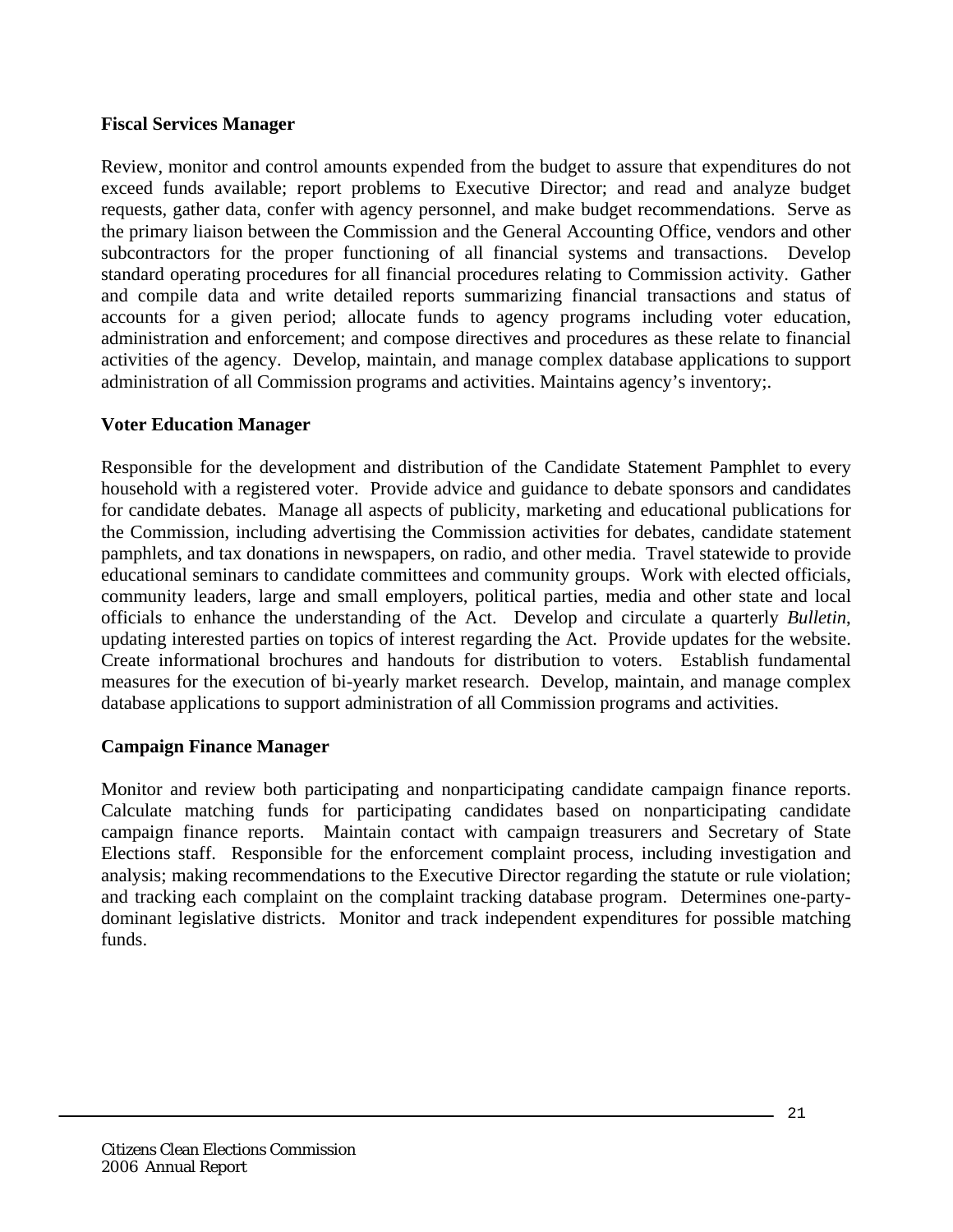#### **Administrative Counsel**

Under direction of the Executive Director, is responsible for professional legal work of considerable difficulty; handles cases involving new and often large election and campaign finance matters, precedent setting research and case presentation; opinion on legal issues and development of legislative amendments and rules may have consequences which affect the direction of agency policy; does independent research; guides the research of other staff members; and performs related duties as required.

#### **Administrative Assistant III**

Provide administrative assistance to the Executive Director and Commission. Provide support in the preparation and execution of monthly Commission meetings, including posting meeting agendas, drafting meeting mailings, ensuring meeting materials are delivered to commissioners prior to meetings. Maintain records for compliance with open meeting law requirements, organizes and maintains meeting materials, and responsible for audiotape recording of regular meetings and executive sessions. Monitor inventory and office supplies. Produce computer-generated letters, memorandum and reports, and assists with front desk duties when necessary.

#### **Administrative Assistant II**

Provide administrative support to staff as needed. Answer incoming calls, draft letters, memos, agendas, and faxes. Schedule project and client meetings on and off-site, and contact attendees to determine availability and to confirm meetings. Photocopy and distribute memos, correspondence and routine mailings. Prepare documents for mailing, open and distribute mail, and oversee mail meter. Monitor receipt of facsimiles, ensures supplies for copy machines and printer, and organize electronic mail distribution lists.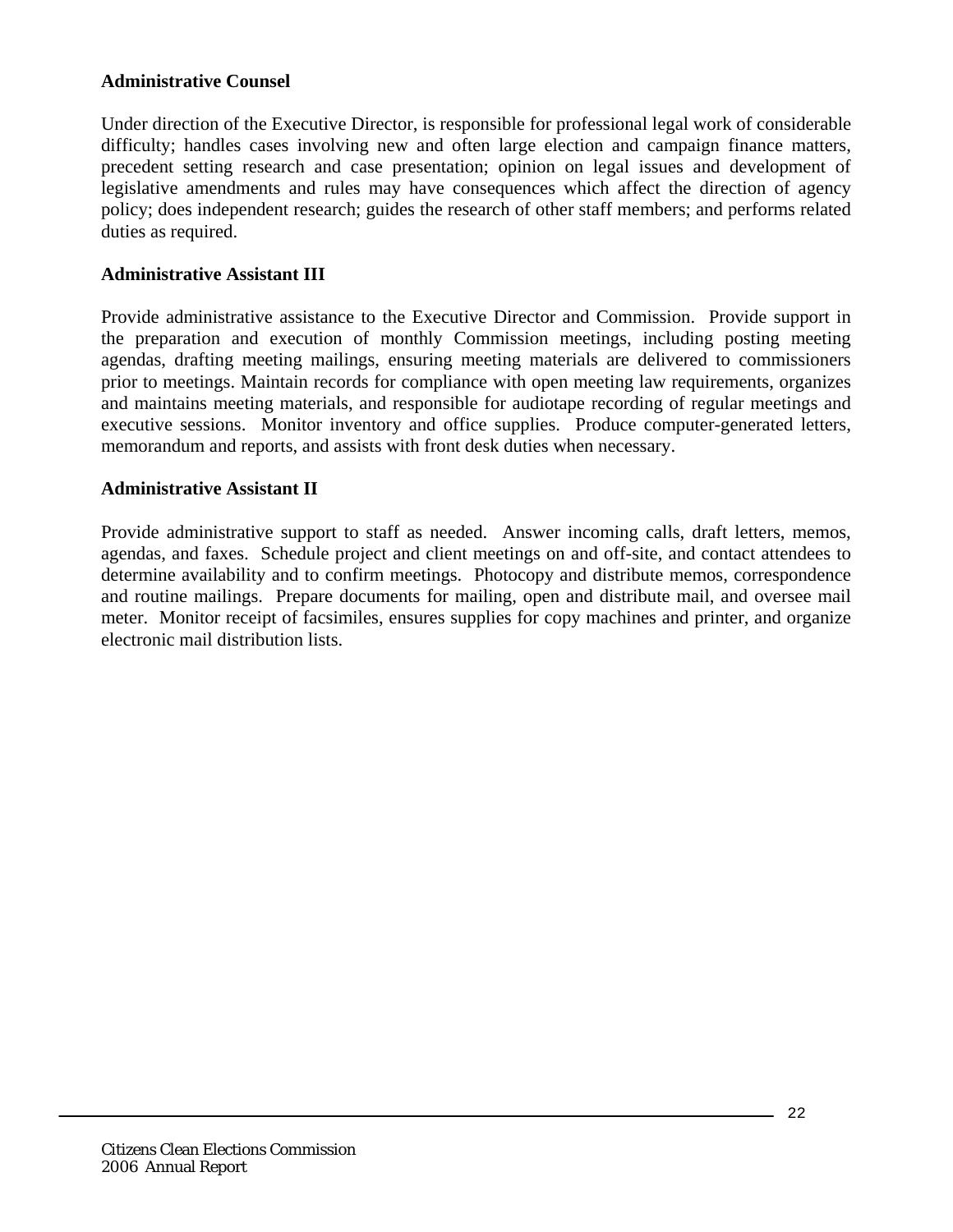## **Caps on Expenditures**

The Act prescribes certain caps on expenditures from the Citizens Clean Elections Fund. Pursuant to A.R.S. § 16-949(A), the Commission shall not spend more than \$5 times the number of Arizona resident personal income tax returns filed during the previous calendar year on all costs incurred under the law during a particular calendar year. Therefore, based on the number of personal income tax returned filed in 2005 (2,463,898), the expenditure cap for 2006 was \$12,319,490.

In addition to the overall expenditure cap the Act requires a cap on expenditures for administration and enforcement activities. The Commission may use up to 10 percent of the expenditure cap for costs related to administration and enforcement pursuant to A.R.S. § 16-949(B). The Commission spent \$663,793 or 5.4 percent for administration and enforcement.

Moreover, the Commission is required to spend 10 percent of its annual expenditure cap for voter education. In 2006 the Commission spent \$3,349,528 or 27 percent for voter education.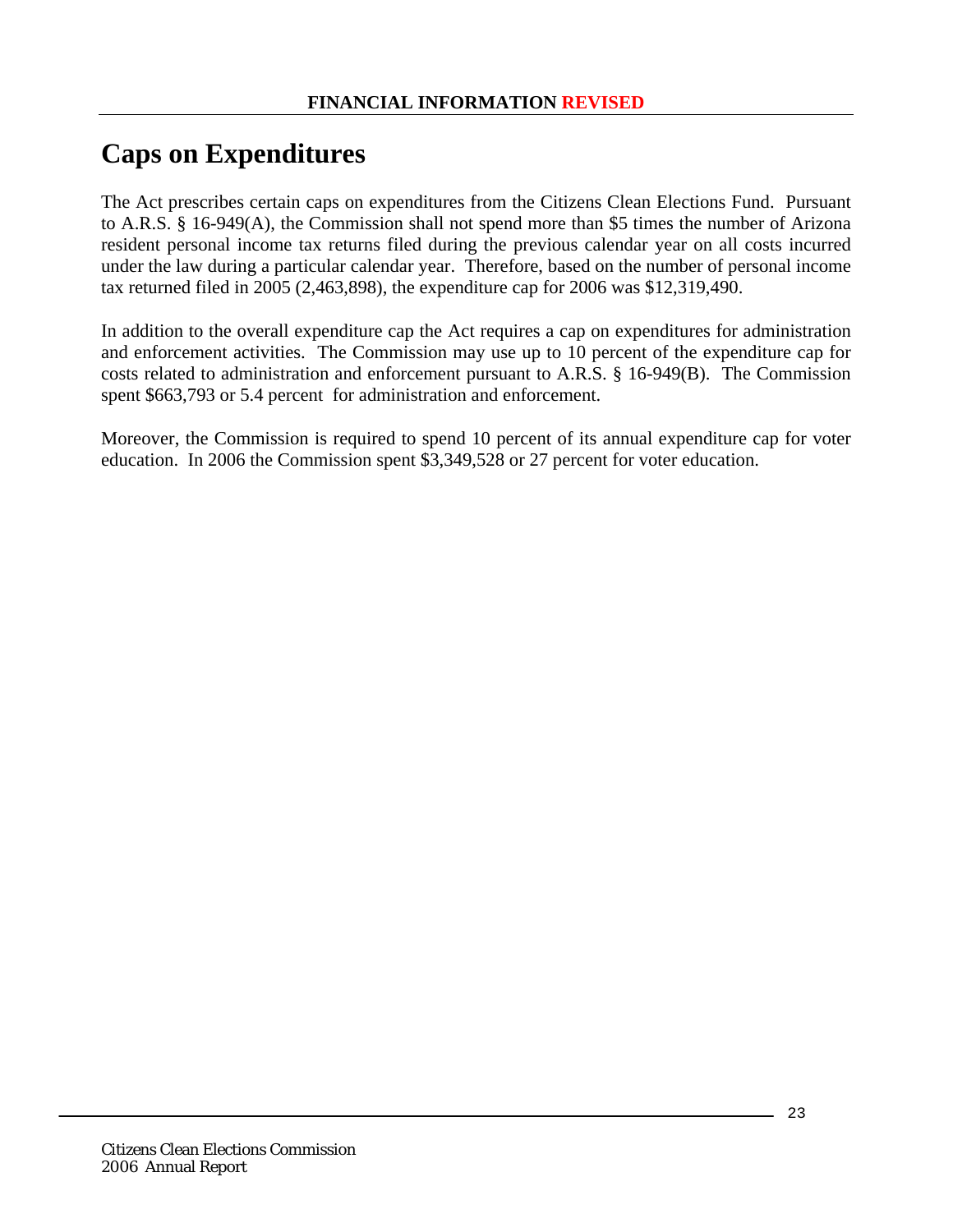Sources of Revenue Citizens Clean Elections Fund AFIS Fund Number 2425 For calendar year 2006 (Unaudited)

| <b>FINES, FORFIETURES &amp; PENALTIES</b> |              |
|-------------------------------------------|--------------|
| Court Assessments <sup>1</sup>            | \$9,083,634  |
| Commission Assessments <sup>2</sup>       | \$6,868      |
|                                           |              |
| <b>OTHER REVENUE</b>                      |              |
| \$5 Tax Reduction Check-offs              | \$5,134,136  |
| <b>Tax Credit Donations</b>               | \$153,221    |
| <b>Candidate Qualifying Contributions</b> | \$433,979    |
| Miscellaneous                             | \$16,317     |
|                                           |              |
|                                           |              |
| <b>TOTAL REVENUE</b>                      | \$14,828,155 |
|                                           |              |

<sup>1</sup> This line item reflects the 10% surcharge imposed on all civil and criminal fines and penalties.  $2^2$  This line item reflects Commission imposed penalties on candidates.